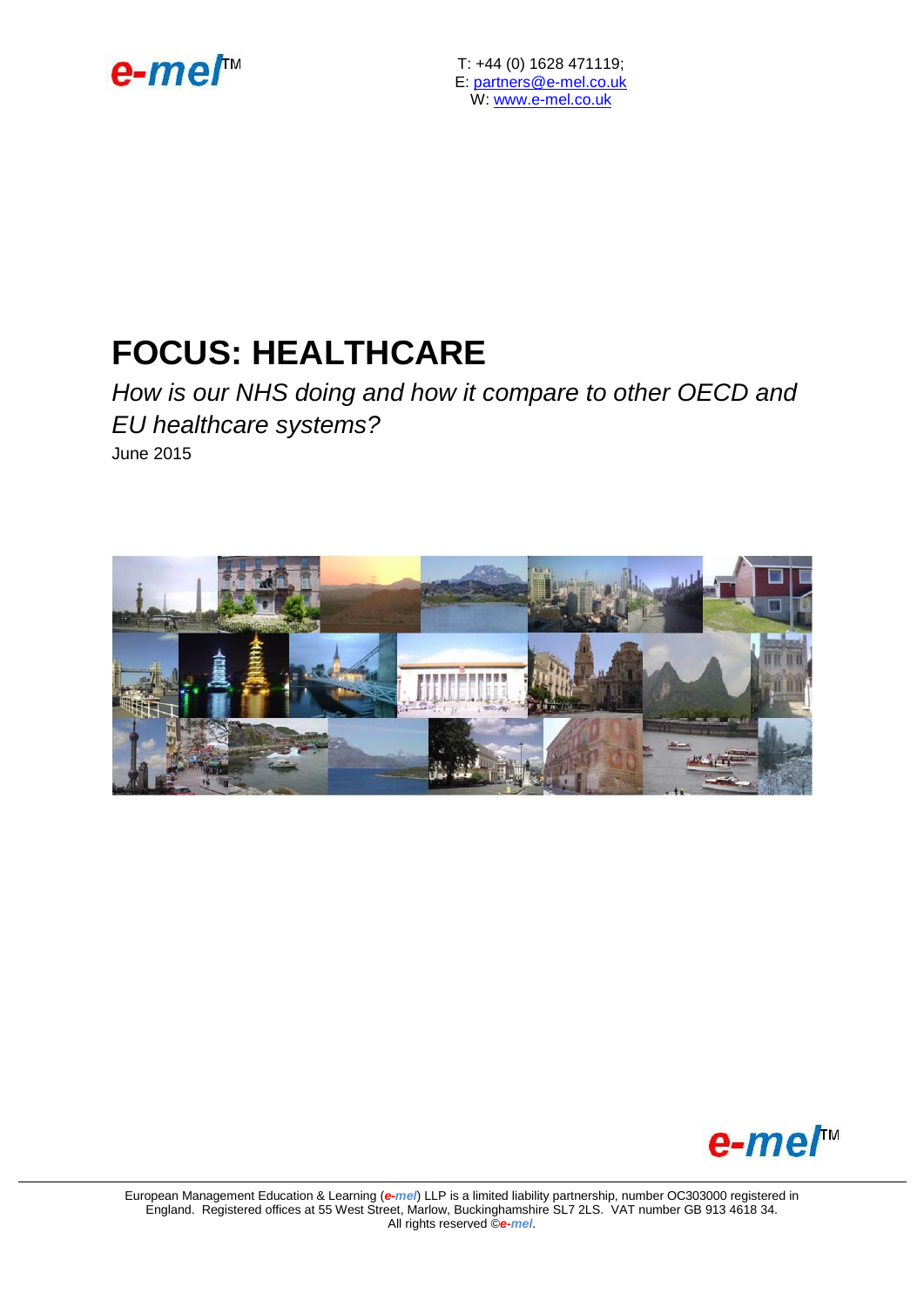

*How is our NHS doing and how does it compare to other OECD and EU healthcare systems?*

This report looks into how much the NHS costs the UK, how it is run and how it performs against healthcare systems in other OECD and EU countries. It also asks if the NHS should be removed from direct government control in order to enable it to have some "interventionfree" time to stabilise.

#### *Executive Summary:*

The NHS has become a "national treasure" over the years although some say that it is more like a sacred cow. Either way, as the 2015 election campaign demonstrated, politicians just can't leave it alone. Whether it is through "efficiency improvements", promises of new nurses/doctors/GPs or just good old fashioned reorganization, the NHS is a political football.

Each and every government intervention (regardless of party) promises cost savings and efficiency improvements without detrimental effects on performance. However, it is a rare day when a government publishes an independent assessment of the actual, tangible benefits delivered. Instead, the public just hear and endless call to spend more on the one hand and implement more efficiencies on the other. So what is the truth? Is the NHS good value for money? Have political interventions such as the use of PFIs delivered real value for money? – Or should governments remove themselves from intervening in the structure and running of the NHS?

Our analysis reveals some interesting facts – for example, NHS administration costs have generally been on a downward trend since 2009/10 except in 2014/15 when there was a large increase. Another trend has been the increase in the value of healthcare services purchased from non-NHS suppliers – although that may not be a bad thing if the services can be delivered effectively at less cost.

Spending on temporary staff has increased at a faster rate than spending on permanent staff and is currently a subject of popular debate with the call by the Health Secretary Jeremy Hunt, for curbs on the use of employment agencies in the NHS so that tax payer monies can go to direct patient care. Overall the service has been instructed to save £20 billion, but is currently in deficit. Yet the use of PFI schemes to finance the building of hospitals has been commonplace and these schemes have clearly not been good value for money and have saddled the NHS with debt – in some cases until 2044!

Like all healthcare systems there are some advantages to the NHS and some disadvantages. The NHS is the best in the world at providing access to healthcare, even if that care is sometimes not provided as quickly as in other countries' healthcare systems. It could also be argued that the NHS provides the best value for money out of all the healthcare systems that have been compared. There are however, some areas where the NHS does not perform nearly as well as other countries, mostly in the area of positive outcomes from certain diseases and trying to reduce wastage and unnecessary treatments which waste the limited resources at the NHS's disposal.

However, evidence for significant improvements resulting from political intervention appears to be lacking. According to research by Consultancy.UK, the NHS spent £640 million on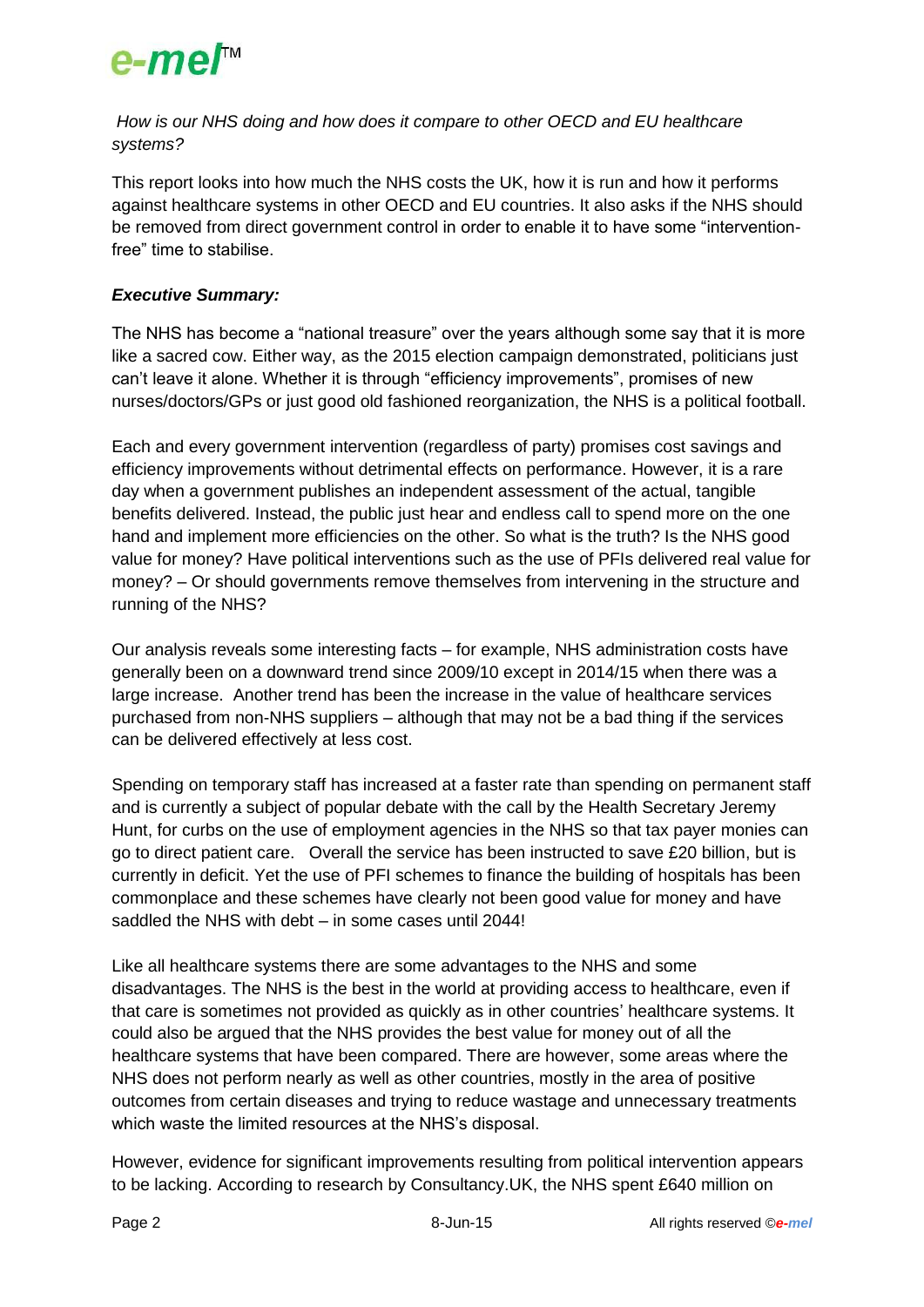

private sector management consultants in 2014, up from £313 million in 2010. This data was obtained by Professor David Oliver in a Freedom of Information request and shows that, contrary to the government's 2010 vow to reduce the external consultancy costs, the amount spent has dramatically increased. Whether this spend delivered tangible improvements to NHS performance remains a hotly debated topic. The 2013 reorganisation which saw all 151 primary care trusts - which provided services such as hospitals, dentists and opticians - and the 10 regional strategic health authorities being abolished was described by the King's Fund think tank as having "wasted three years, failed patients, caused financial distress and left a strategic vacuum".

*Source: BBC News, 6th February 2015*

#### **1 NHS Spending**

#### *1.1 NHS Costs & budgets*

NHS England currently spends the least per head of population of the 4 UK regions, at about £2,050, compared to NHS Northern Ireland who spend the most at around £2,600 per head. The budget for the NHS has steadily been increasing year on year, in 2013/14 £109.72 billion was spent on NHS England. This was an increase of 4.27% on the previous year, and a 2.4% increase in real terms. Around 80% of NHS England funding used to be allocated to 151 Primary Care Trusts, but these were abolished in 2013 and replaced with Clinical Commissioning Groups (CCGs). Figure 1 shows how the money is now allocated:



Figure 1 – How money was allocated in NHS England for 2013/14

*Source: NHS England*

Figure 2 below, shows the annual real-term increases in NHs expenditure in England between 1974/75 and 2014/15. The largest five-year moving average (+7.6%) occurred over the period 1999/2000 to 2003/04, and based on inflation figures published in the March 2012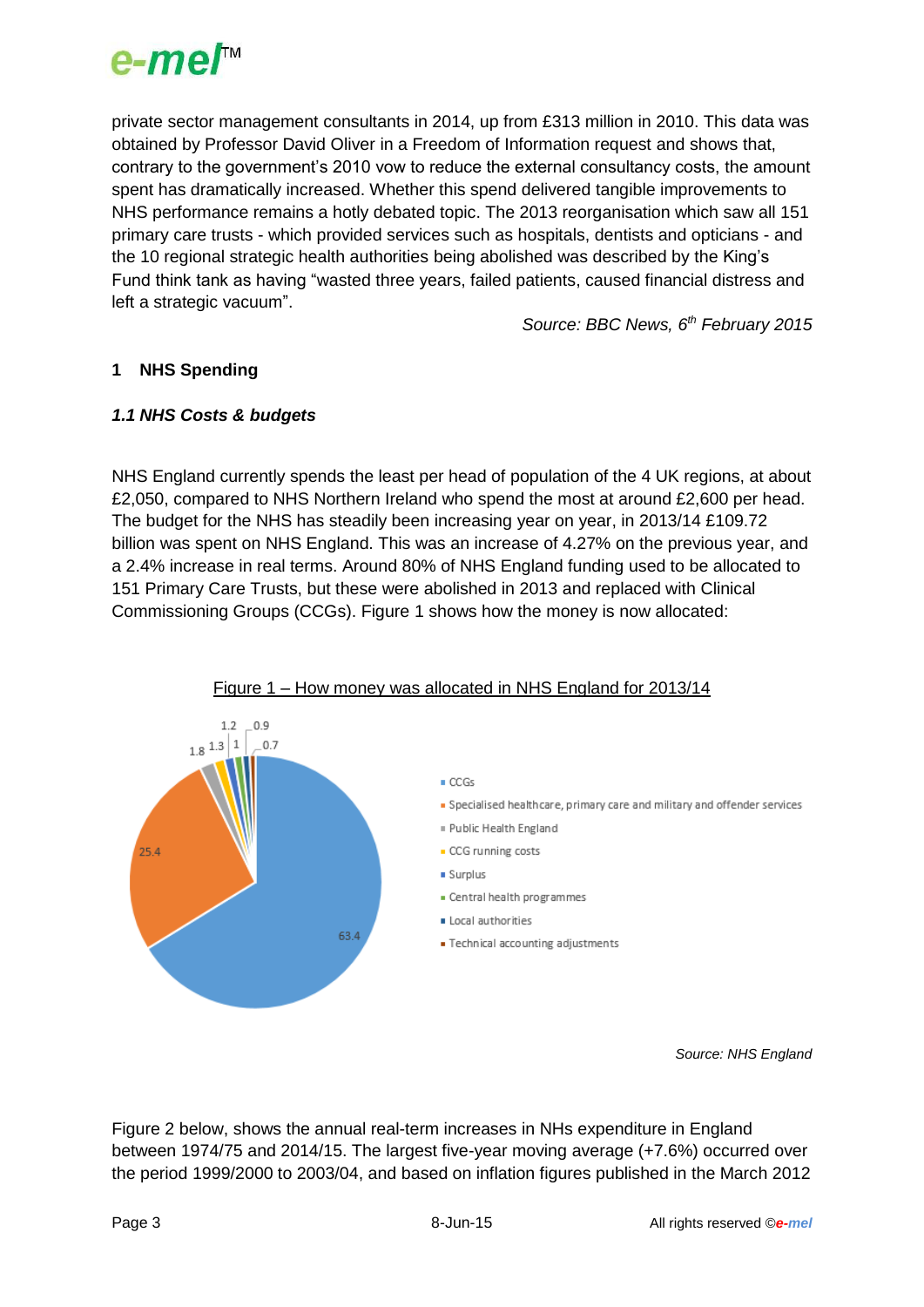### e-me*ľ*<sup>™</sup>

Budget, the lowest five-year moving average is set to occur over the 2010/11 to 2014/15 period.



Figure 2 – Annual % change in real terms NHS expenditure in England

The costs of NHS administration have significantly fallen during the period 2010 -14. Costs had fallen by 13.5% to £3.12 billion by the end of 2013/14. The largest fall was between 2010/11 and 2011/12 after the 2010 Spending Review conducted by the government. This review instructed the Department of Health to reduce its administration costs by one third by 2014/15. Table 1 below shows that NHS administration costs have generally been on a downward trend, with 2014/15 a notable exception when the annual change was +32.6%.

|         | <b>NHS Administration</b><br>cost £bn | <b>Total spend £bn</b> | Admin cost as a<br>percentage of total<br>spend | <b>Annual change</b> |
|---------|---------------------------------------|------------------------|-------------------------------------------------|----------------------|
| 2009/10 | 5.57                                  | 108.83                 | 5.1%                                            | ۰                    |
| 2010/11 | 5.84                                  | 108.06                 | 5.4%                                            | 4.9%                 |
| 2011/12 | 3.74                                  | 108.72                 | 3.4%                                            | $-35.9%$             |
| 2012/13 | 3.82                                  | 109.41                 | 3.5%                                            | 1.9%                 |
| 2013/14 | 3.12                                  | 112.03                 | 2.8%                                            | $-18.4%$             |
| 2014/15 | 4.13                                  | 113.30                 | 3.6%                                            | 32.6%                |
| 2015/16 | 3.08                                  | 114.75                 | 2.7%                                            | $-25.5%$             |

| Table 1 – NHS administration costs from 2009/10 to 2015/16 |
|------------------------------------------------------------|
|------------------------------------------------------------|

*Source: HM Treasury, Public Sector Expenditure Analyses 2014*

*Source: Department of Health, HSCIC.*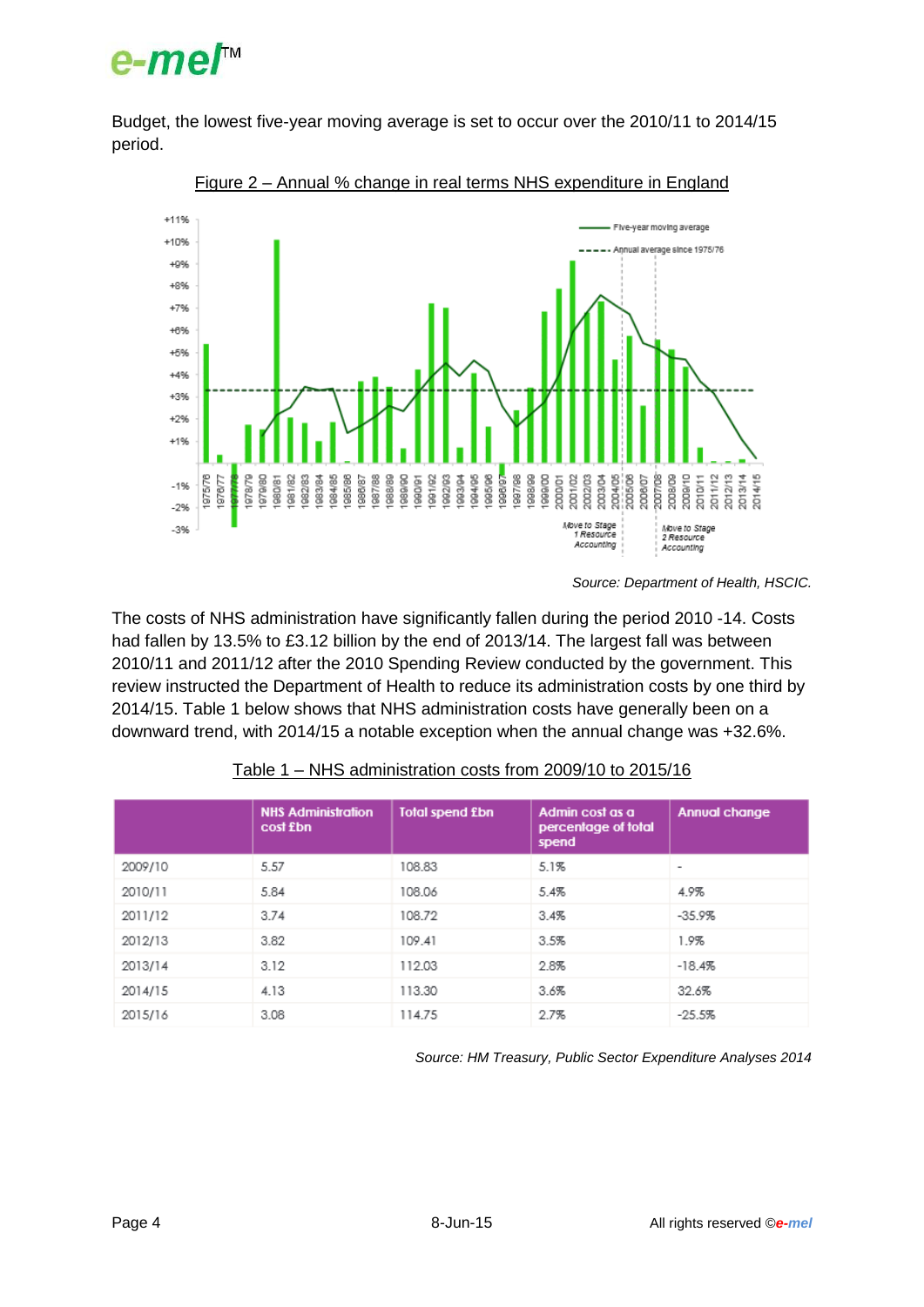

#### *1.2 Where is the money spent?*

It is difficult to compare spending by Primary Care Trusts (which were abolished in March 2013), and that of their replacement, Clinical Commissioning Groups. The changes have meant that the commissioning of services in England has changed, for example NHS Health Checks are now the responsibility of local authorities.

Spending on GP services fell on average 1.3% in real terms between 2009/10 and 2013/14. Funding for GP practices fell between 2010/11 and 2011/12, stayed at a similar level in 2012/13 and increased by 1.1% in 2013/14 to £8.26 billion. Both these figures include spending on IT systems and out of hour's services, so not all the money went directly to GP practices. Excluding these, funding to GP practices fell on average by 0.8% between 2010/11 and 2013/14 to £7.58 billion.

The costs of prescribing fell in real terms between 2009/10 and 2013/14 at an average rate of 1.6%. Costs have remained at around £8.2 billion between 2012/13 and 2013/14, after funding cuts in the two years previous.

Funding for secondary care services has increased faster than for any other main component of primary care. Since 2009/10 the funding for all the main components of secondary care has increased year on year with funding for the years 2009/10 and 2012/13 increasing at an average rate of 2%.



#### Figure 3 – Yearly percentage changes in funding for GP services and prescribing

There has been an increasing amount of health care purchased from non-NHS providers by Primary Care Trusts, and now Clinical Commissioning Groups. Between 2006/07 and

*Source: Department of Health, HSCIC.*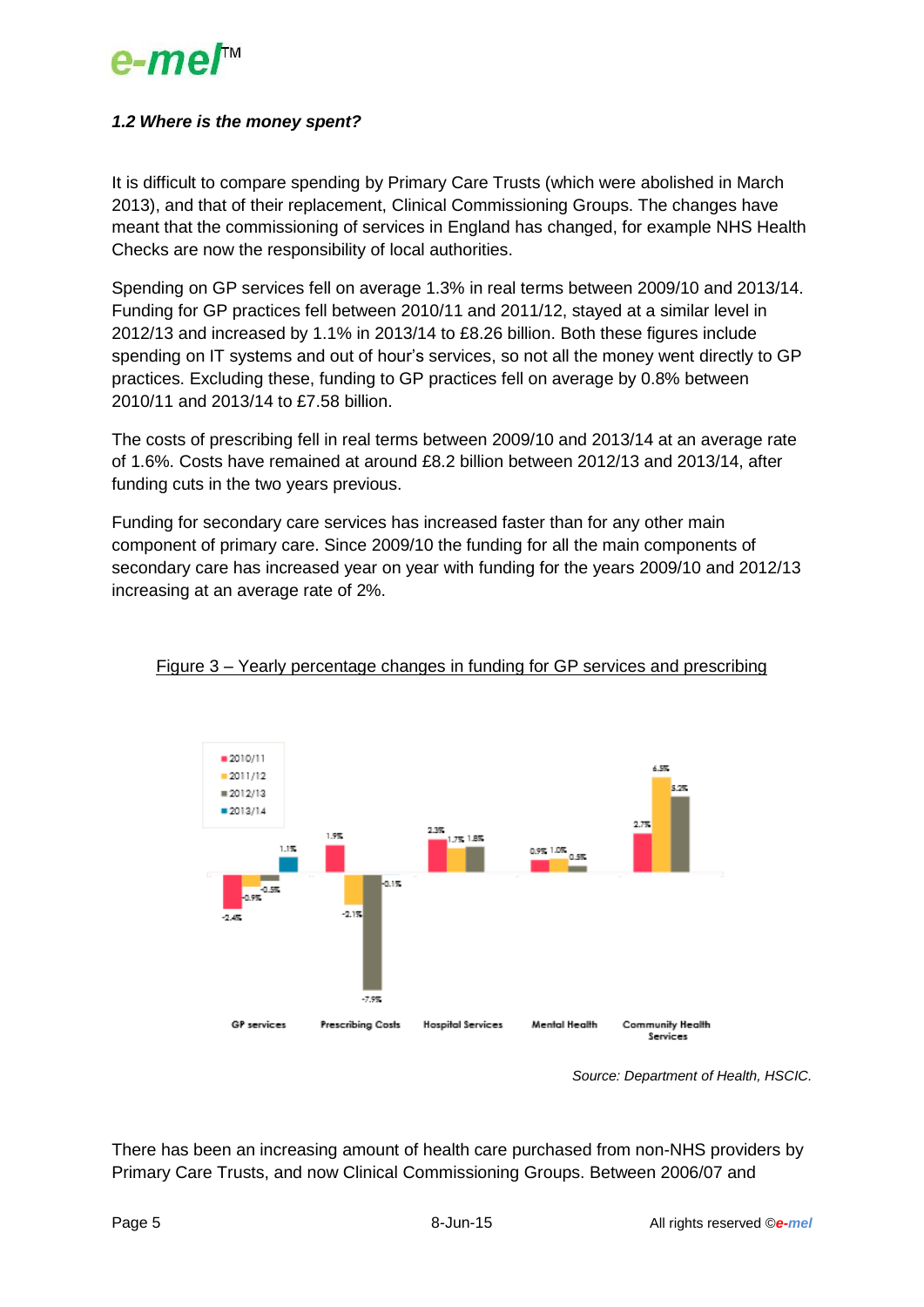### e-mer<sup>™</sup>

2013/14 spending on health care provision by non-NHS providers increased at an annual average of 9%, rising from £5.56 billion to £10.40 billion, as shown in Figure 4 below:



*Source: NHS Commissioning Board Annual Report*

Figure 5 shows how the purchase of health care from non-NHS providers has increased between 2012/13 and 2013/14. Over this period there was an increase in spending of £400 million, or 0.5% of the total spending.



### Figure 5 – Purchase of health care from non-NHS providers as a percentage of total spending

*Source: NHS Commissioning Board*

As shown in Table 2, spending on non-NHS providers increased most rapidly for the provision of community health services. Between 2009/10 and 2012/13 total spending increased at an average rate of 4.8% to £10.1 billion. Spending also increased during this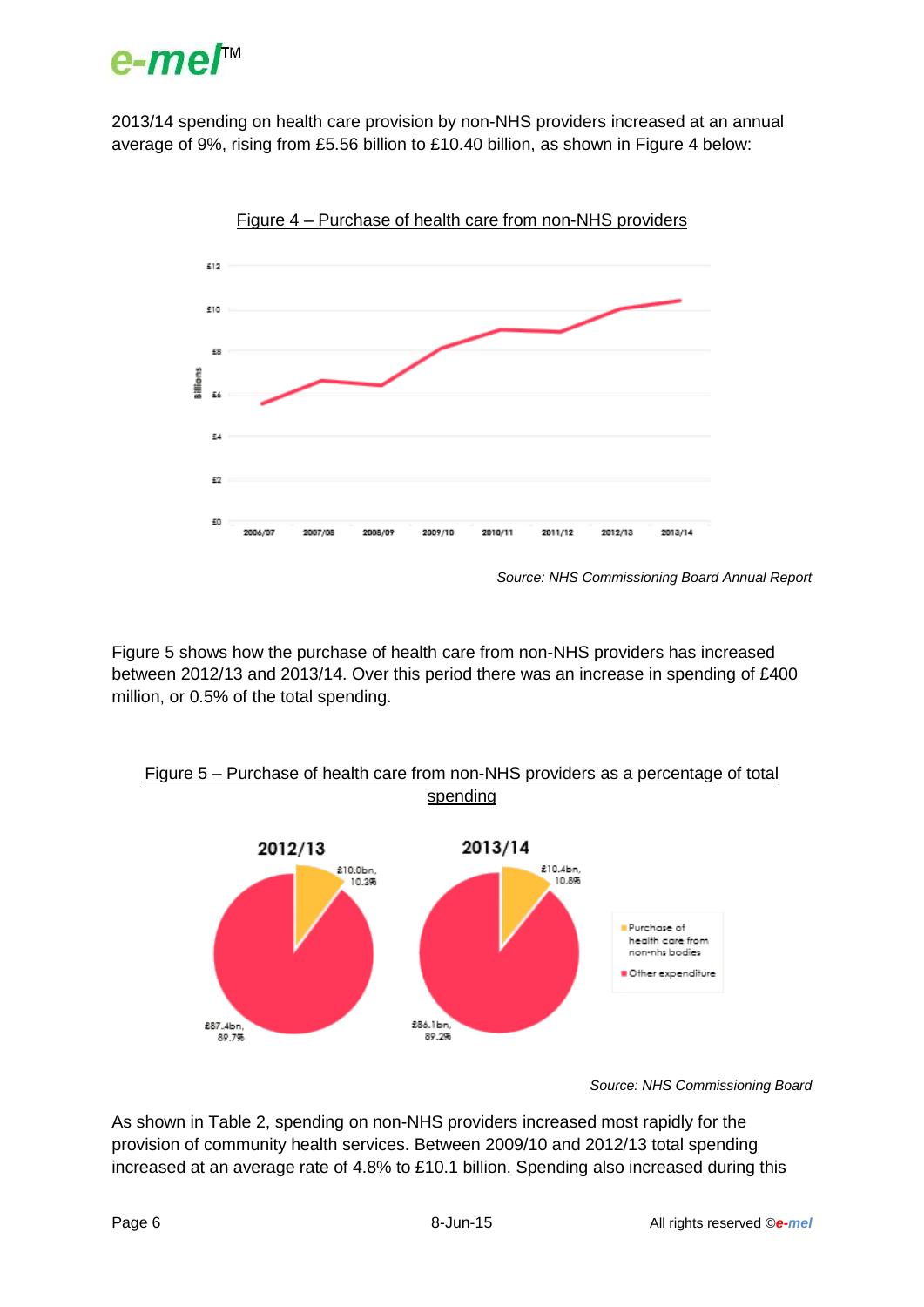

period on independent sector provision of NHS community health services from £0.9 billion to £1.8 billion, accounting for 18% of the total community health service expenditure.

|         | <b>PCT spending on NHS</b><br>bodies (£bn, % total<br>share) | PCT spending on<br>independent service<br>providers (ISP) (£bn,<br>% total share) | <b>PCT</b> spending on<br>voluntary and other<br>(£bn, % total share) | <b>Total PCT spending</b><br>for community health<br>services (£bn) |  |  |
|---------|--------------------------------------------------------------|-----------------------------------------------------------------------------------|-----------------------------------------------------------------------|---------------------------------------------------------------------|--|--|
| 2009/10 | 7.24 (82%)                                                   | 0.92 (10%)                                                                        | 0.65(7%)                                                              | 8.81                                                                |  |  |
| 2010/11 | 7.26 (80%)                                                   | 1.04 (11%)                                                                        | $0.74(8\%)$                                                           | 9.04                                                                |  |  |
| 2011/12 | 7.09 (74%)                                                   | 1.38 (14%)                                                                        | 1.12 (12%)                                                            | 9.59                                                                |  |  |
| 2012/13 | 6.99 (69%)                                                   | 1.84 (18%)                                                                        | 1.31 (13%)                                                            | 10.14                                                               |  |  |

#### Table 2 – PCT spending on community health services

*Source: Nuffield Trust*

There has been very little change in the average earnings on NHS staff between 2009/10 and 2013/14, across all staff the average earnings dropped from £31,981 to £31,402. The largest fall in earnings was felt by doctors, whose average earnings fell by 1.7% in real terms, compared to 0.46% overall in the NHS. Spending on temporary staff has increased by an average of 9% per year between 2009/10 and 2013/14, whilst spending on permanent staff only increased by 3.5% over this period. Because of this spending on temporary staff accounted for 10% of total staff spending in 2013/14 compared to 8% in 2010/11.





*Source: Health and Social Care Information Centre*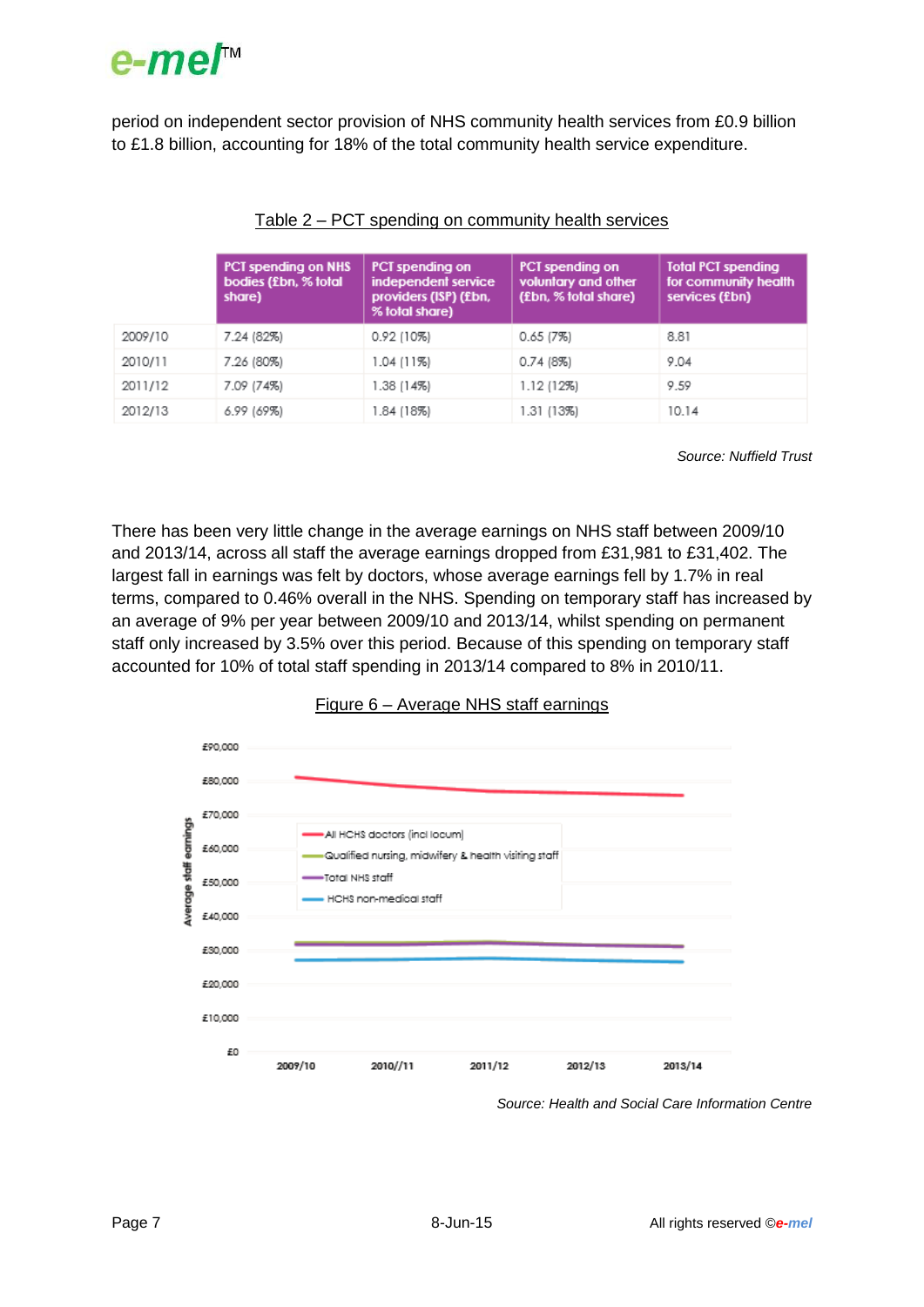

The net adjusted deficit in 2013/14 of NHS providers was £107 million, 66 trusts (42 foundation trusts and 25 trusts) reported a deficit. In the previous year, 2012/13, the net adjusted surplus was £580 million in real terms with 28 trusts in deficit. Current indications suggest that NHS trusts performance are deteriorating in 2014/15, for the second quarter of 2014/15 foundation trusts had a net deficit of £254 million.

It has also been reported by the NHS Development Authority that NHS trusts have a net deficit of £376 million compared to a planned deficit of £317 million. The total net deficit for the NHS and foundation trusts for the second quarter of 2014/15 was £630 million, with almost two thirds of trusts in deficit. The total forecast net deficit by the end of 2014/15 will be £553 million. These problems are mostly in acute hospitals, in September 2014 81% of acute hospital providers were in deficit, amounting to a net shortfall of over £700 million.

|               | Net reported<br>surplus/deficit (£m) | <b>Number of trusts in</b><br>deficit | <b>Total number of</b><br>trusts | Proportion of trusts in<br>deficit (%) |  |
|---------------|--------------------------------------|---------------------------------------|----------------------------------|----------------------------------------|--|
| Acute         | $-714$                               | 115                                   | 142                              | 81%                                    |  |
| Ambulance     | 2                                    | 5                                     | 10                               | 50%                                    |  |
| Community     | З                                    | З                                     | 19                               | 16%                                    |  |
| Mental Health | 49                                   | 12                                    | -56                              | 21%                                    |  |
| Specialist    | 30                                   | 6                                     | 18                               | 11%                                    |  |
| <b>TOTAL</b>  | $-630$                               | 141                                   | 245                              | 58%                                    |  |

#### Table 4 – Net reported year to date surplus/deficit 2014/15

*Source: NHS Trust Development Authority*

#### *1.3 Efficiency of the NHS*

Hospital efficiency grew by between 1.2% and 1.3% per year between 2008/09 and 2012/13 after accounting for differences in hospital scale, quality, case mix and other uncontrollable cost drivers according to a recent model. The model also estimates that the average acute care provider is 10% less efficient than the most efficient provider in the sector.

The government told NHS England in 2012 that it had to make £20 billion worth of efficiency savings by 2014/15 (called the Quality, Innovation, Productivity and Prevention savings). The NHS reported £15 billion worth of savings between 2011/12 and 2013/14, and has predicted £4.8 billion worth of savings for 2014/15, so is currently on course to meet the £20 billion target it was set.

The cost of treatments on the NHS is decided in the National Tariff Payment System, and is decided jointly between NHS England and Monitor. The National Tariff is meant to help the NHS provide care more efficiently and to make planning an easier task for commissioners.

The current most expensive treatment in the National Tariff is a "category 6 reconstruction procedure with CC" which costs £31,756 per episode, followed by "Multiple Trauma Diagnoses score >=51, with Interventions score >=45" which costs £22,157 per episode.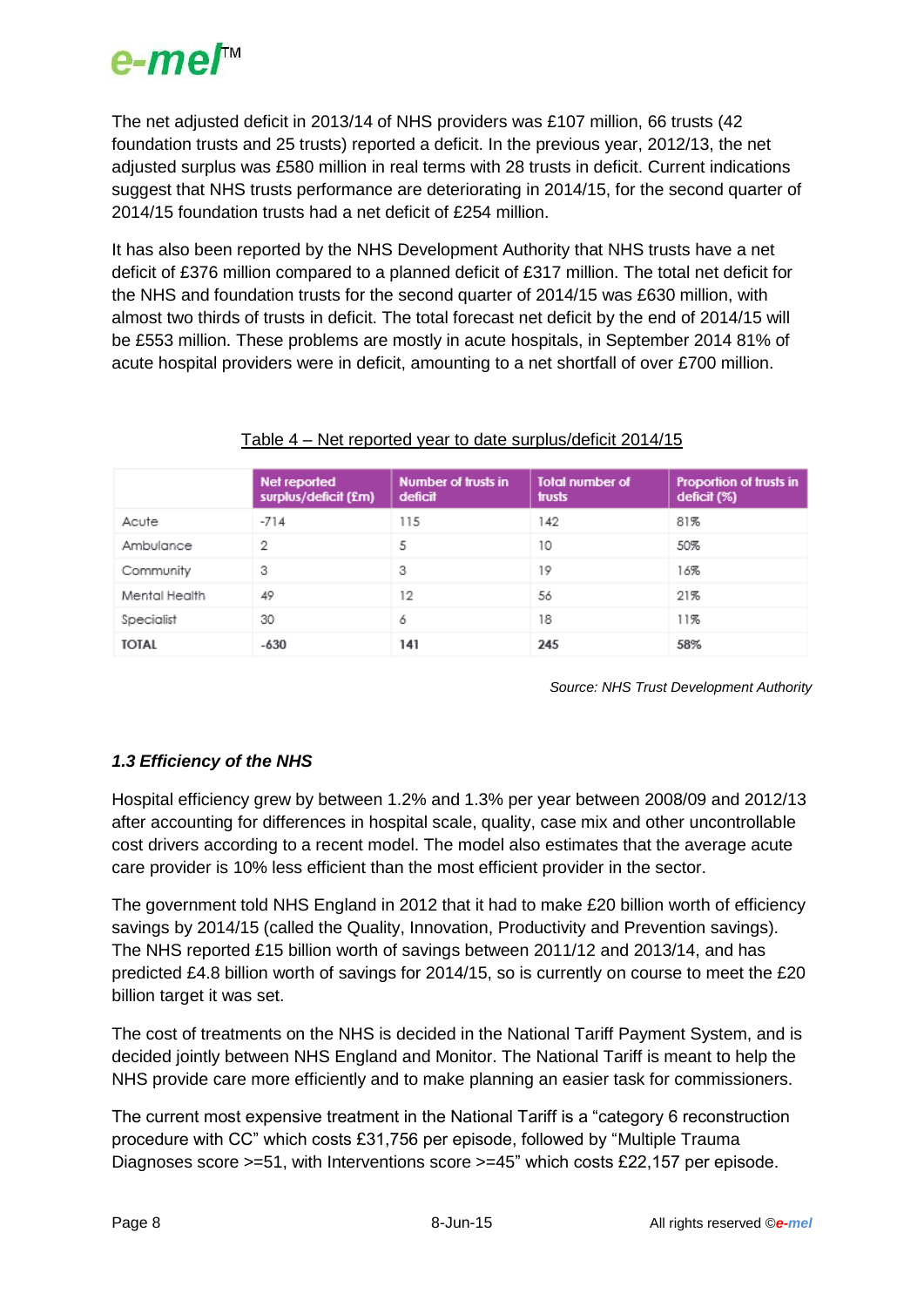

Perhaps unsurprisingly, the majority of the most expensive procedures involve a large amount of surgery.

Drugs can also be very expensive for the NHS. Eculizumab, which is the most expensive drug in the world and is used to treat atypical haemolytic uremic syndrome, has recently been approved by the National Institute for Health and Care Excellence. It has an annual cost of £340,000 per patient, and is expected to cost the NHS £57.8 million if all patients with the condition receive the drug.

*Source: Royal Pharmaceutical Society, National Tariff 2014/15*

Despite the efficiency savings alluded to above, the NHS has still received criticism from the Academy of Medical Royal Colleges because of money wasted on unnecessary treatments. The academy conducted a year-long study which concluded that up to £2.3 billion was wasted on procedures and processes that could be done better, more cheaply or not at all.

Of this total, over £1 billion could be saved if doctors were more careful when prescribing medicines to patients, £221 million could be saved by stopping unnecessary x-rays on some patients with knee and lumbar spine problems, and £466 million could be saved if doctors were less ready to prescribe a cocktail of drugs to older patients, as adverse drug reactions suffered by this group account for 6% of all hospital admissions and 4% of all hospital bed days.

*Source: The Guardian - NHS wastes over £2bn a year on unnecessary or expensive treatments, November 2014*

#### **2 The NHS in numbers**

#### *2.1 Staff*

Between 2010/11 and 2013/14 the number of staff who were directly employed by the NHS remained fairly consistent, falling from 1.06 million to 1.04 million. In this period there has been an increase in the number of staff employed through bank and agency sources, and services have shifted towards social enterprises (where staff are not included in workforce calculations).

Figure 7 below shows how the 2013/14 NHS workforce was split across different job roles. The Francis Inquiry report which examined the factors leading up to the failures of Stafford Hospital was published in February 2013 and highlighted a lack of nursing staff as one of the main contributors. Since this report was published the total number of nurses in the NHS increased by 1%, and the number working in the acute sector increased at 2% per year between 2012/13 and 2013/14.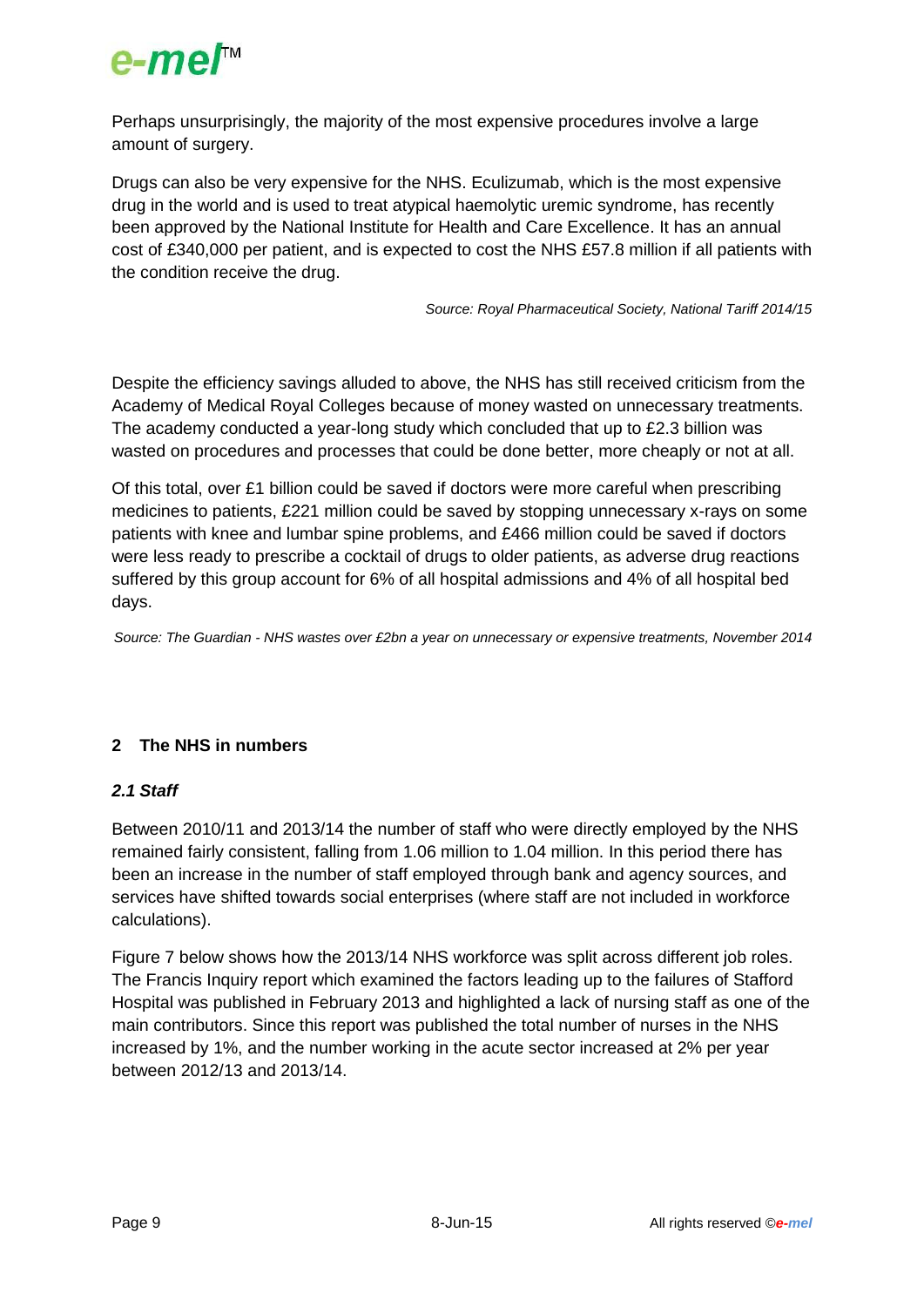# $e$ -me $I^{\scriptscriptstyle\mathsf{M}}$

#### Figure 7 – Job roles in the NHS, 2013/14



*Source: NHS Workforce Statistics 2014*

The NHS Confederation has recently released much more detailed staff numbers for 2014, which show that the number of nurses, doctors and GPs have all increased since 2004, while the number of management staff has stayed fairly constant. The full details are below:

- *"In 2014 the NHS employed 150,273 doctors, 377,191 qualified nursing staff, 155,960 qualified scientific, therapeutic and technical staff and 37,078 managers.*
- *There were 32,467 additional doctors employed in the NHS in 2014 compared to 2004. The number has increased by an annual average of 2.5 per cent over that time.*
- *There were 18,432 more NHS nurses in 2014 compared to ten years earlier. The number has increased by an annual average of 0.5 per cent over that period.*
- *There were 5,729 more GPs and 1,688 more practice nurses employed by GPs in 2014 than ten years earlier.*
- *There were 12,432 more qualified allied health professionals in 2014 compared to 2004. However the number of qualified healthcare scientists has declined for each of the past five years, with the number in 2014 874 below that of 2004.*
- *50.6 per cent of NHS employees are professionally qualified clinical staff. A further 26.0 per cent provide support to clinical staff in roles such as nursing assistant practitioners, nursing assistant/auxiliaries and healthcare assistants.*
- *An NHS Partners Network survey shows that more than 69,000 individuals are involved in providing front-line services to NHS patients among their membership. Approximately two-thirds are clinicians.*
- *Since 2004 the number of professionally qualified clinical staff within the NHS has risen by 12.7 per cent. This rise includes an increase in doctors of 27.6 per cent; a rise in the number of nurses of 5.1 per cent; and 8.1 per cent more qualified ambulance staff.*
- *Medical school intake rose from 3,749 in 1997/98 to 6,262 in 2012/13 - a rise of 67.0 per cent.*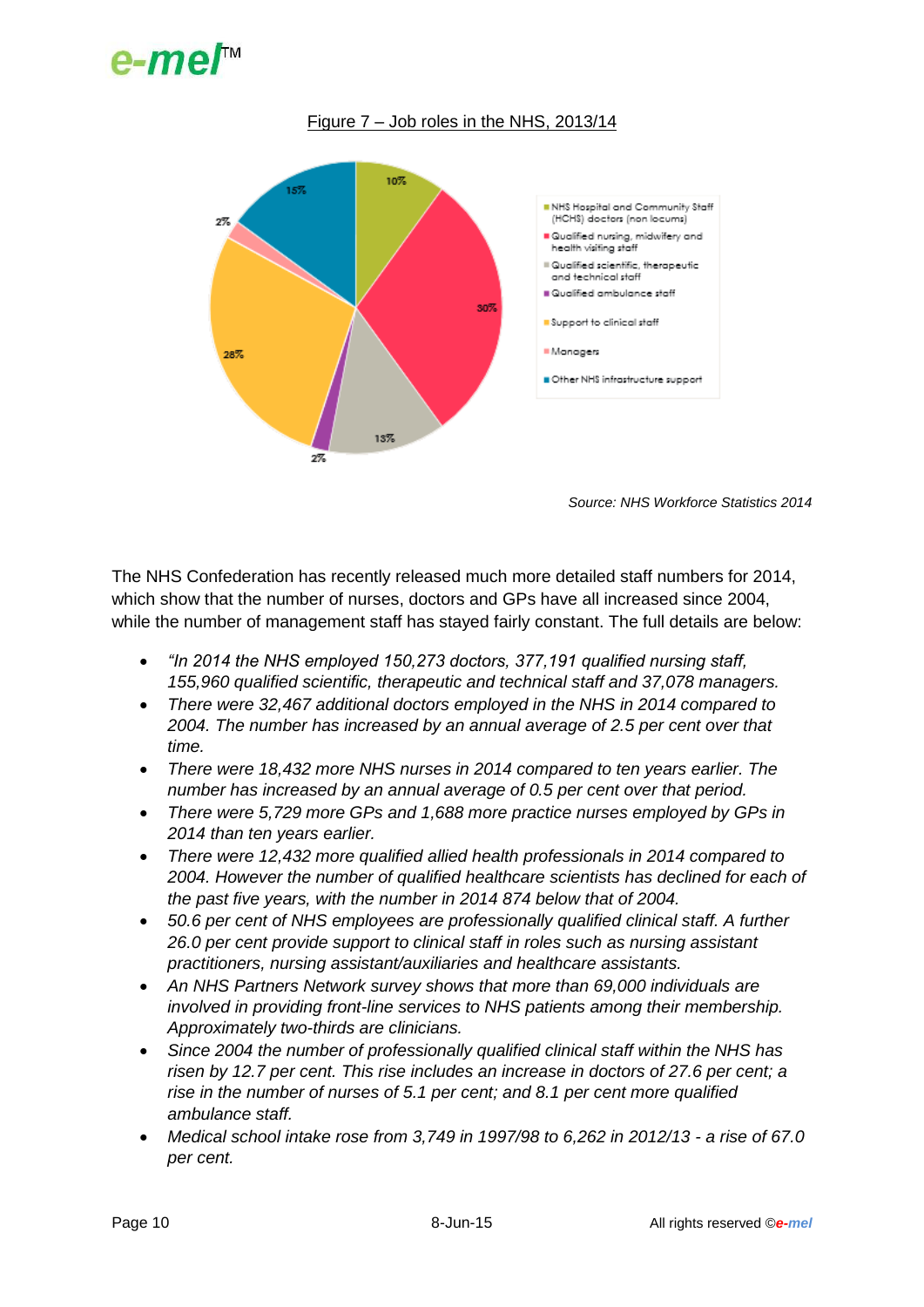

- *Managers and senior managers accounted for 2.67 per cent of the 1.388 million staff employed by the NHS in 2014.*
- *The number of managers and senior managers increased slightly in 2014, having declined in each of the previous four years. However 37,078 was the second lowest total since 2004.*
- *In 2008/09 the management costs of the NHS had fallen from 5.0 per cent in 1997/98 to 3.0 per cent."*

*Source: NHS Confederation - Key statistics on the NHS*

According to recent figures from Monitor, there were £1 billion unplanned agency staff costs in 2014/15 with the NHS paying £3.3 billion for contract and agency staff annually. Despite a planned year on year on year rose by 29% in Q4, 2014-2015. The total cost of contract and agency staff was 6.4% of the NHS total staff cost in Q4 2014-2015 compared to 5.2% for the same period in 2013-2014. This increase has been explained by a need to cover vacancies and to meet unplanned for demand coupled with the difficulty in locating suitable qualified nursing and medical staff. The highest spend on these temporary staff was in London (8.3% of total staff costs), followed by the Midlands (7.00%), the South (6.3%) and the North (5.1%). Barts Hospital NHS Trust, for example, spent £81 million on agency and contract staff in 2014/15, reflecting the difficulty of recruiting suitable staff in London, with its high cost of living and accommodation shortages.

Not surprisingly, the revenue of the 10 UK's largest medical recruiting companies has risen almost 40% over the past three years with overall income of £7.7 billion since 1999. One of the largest saw an increase in revenue of 60% in 2 years, totalling £314 million.

This increase in the use of temporary staff is despite official figures which show that since 2010 more than 23,000 extra clinical staff are working in the NHS, which includes 9,100 extra doctors and 8,200 extra nurses.

> *Sources: Monitor. Performance of the Foundation Trust Sector. YE 31/03/2015. Daily Telegraph. How nursing agencies making billions are bleeding the NHS dry. 31 May 2015.*

In view of these figures, is there a need to either review the NHS resource planning process, linking it to known and predicted demographic changes or set up their own internal temporary staff agency to enable a degree of flexibility and speed of response to unexpected changes in demand?

#### *2.2 Patients*

According to the NHS Confederation the number of emergency incidents has been increasing; there has been an 18.5% increase in emergency incidents between 2007/08 and 2012/13, reaching 6.89 million. The NHS now treats over 1 million patients every 36 hours, and the number of patients treated by the NHS is continually rising:

 *"In 2013/14 there were 64 per cent more operations completed by the NHS compared to 2003/04, with an increase from 6.712m to 11.030m.*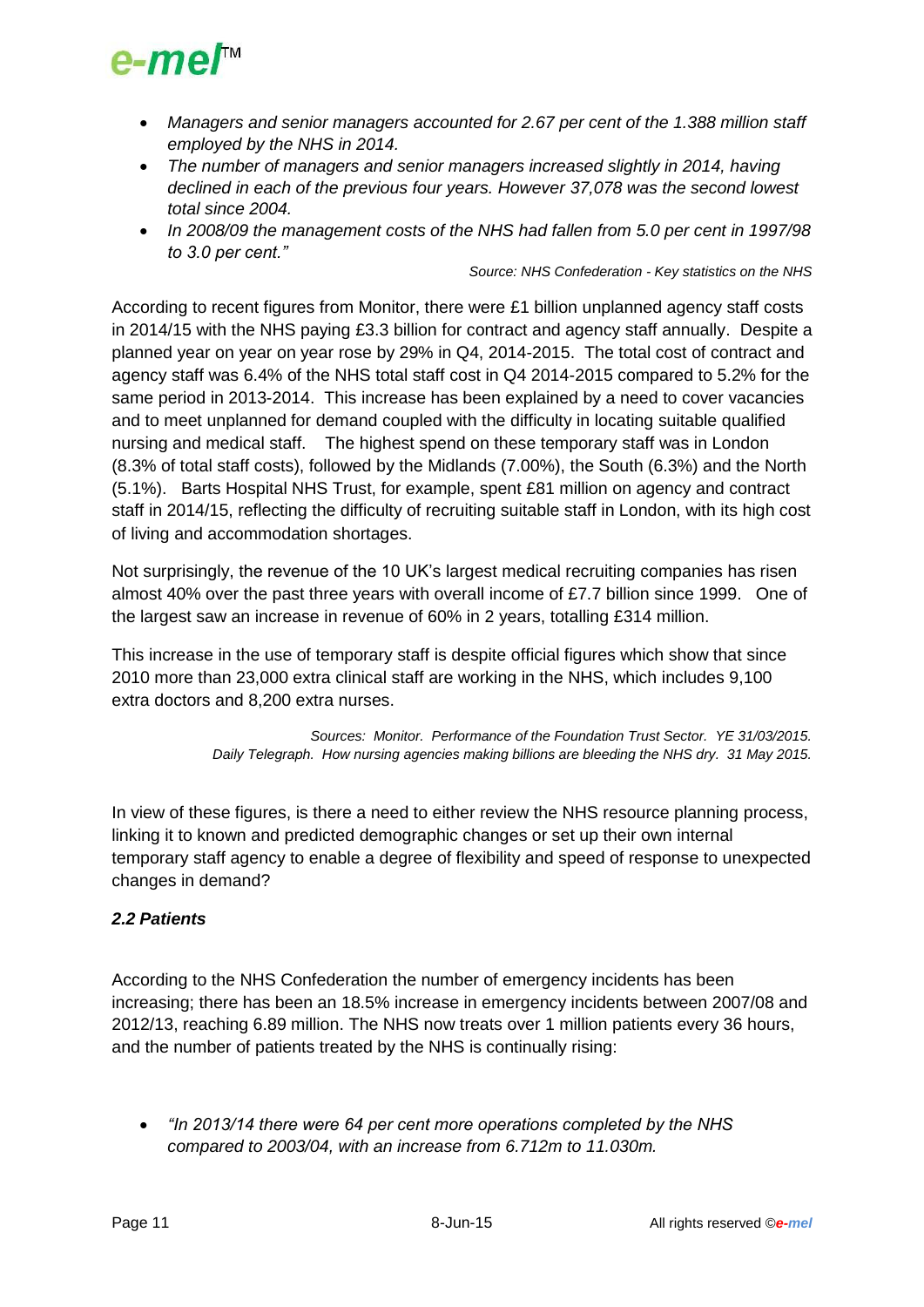

- *The total annual attendances at Accident & Emergency departments was 21.779m in 2013/14, 32 per cent higher than a decade earlier (16.517m).*
- *The 95 per cent standard to see patients within 4 hours of arrival at Accident & Emergency departments was achieved in 21 weeks during 2014.*
- *There were 15.462m total hospital admissions in 2013/14, 32 per cent more than a decade earlier (11.699m).*
- *The total number of outpatient attendances in 2013/14 was 82.060m, an increase of 8.8 per cent on the previous year (75.456m)."*

*Source: NHS Confederation - Key statistics on the NHS*

In 2013/14 nearly 420,000 patients chose to go to independent healthcare providers for their elective inpatient care. There were also 688,977 GP referrals to independent providers of outpatient care during the same time period. One of the reasons for this could be patient concern about waiting times. Patient waiting times however, have generally been improving in recent years as this data from the NHS Confederation shows:

- *"At the end of January 2015, there were 2.920 million patients on the waiting list for treatment. 216,791 (7.4 per cent) had been waiting for longer than 18 weeks, compared to 189,612 (6.5 per cent) at the same point in 2014.*
- *Over the past three years the number of patients waiting longer than a year for treatment has declined from 5,898 in January 2012 to 441 in January 2015.*
- *In the same period, the number waiting in excess of 26 weeks has declined from 70,059 to 67,205 (although that is second highest number in that period).*
- *88.7 per cent of people with admitted pathways (adjusted) were treated within 18 weeks of referral in January 2015, compared to 90.4 per cent a year earlier.*
- *95.0 per cent of people with non-admitted pathways were treated or discharged within 18 weeks of referral in January 2015, compared to 96.3 per cent a year earlier.*
- *At the end of January 2015, 766,414 patients were on the waiting list for a diagnostic test. Of these, 2.4 per cent had been waiting in excess of six weeks."*

*Source: NHS Confederation - Key statistics on the NHS*

NHS mental health services are also regularly used, 1,747,000 people were in contact with specialist mental health services in 2013/14, and 6% of these spent time in hospital.

#### *2.3 Structure*

The NHS consists of:

- *"211 clinical commissioning groups (including 201 now authorised without conditions)*
- *156 acute trusts (including 100 foundation trusts)*
- *56 mental health trusts (including 42 foundation trusts)*
- *34 community providers (15 NHS trusts, 3 foundation trusts and 16 social enterprises)*
- *10 ambulance trusts (including 5 foundation trusts)*
- *Around 8,000 GP practices*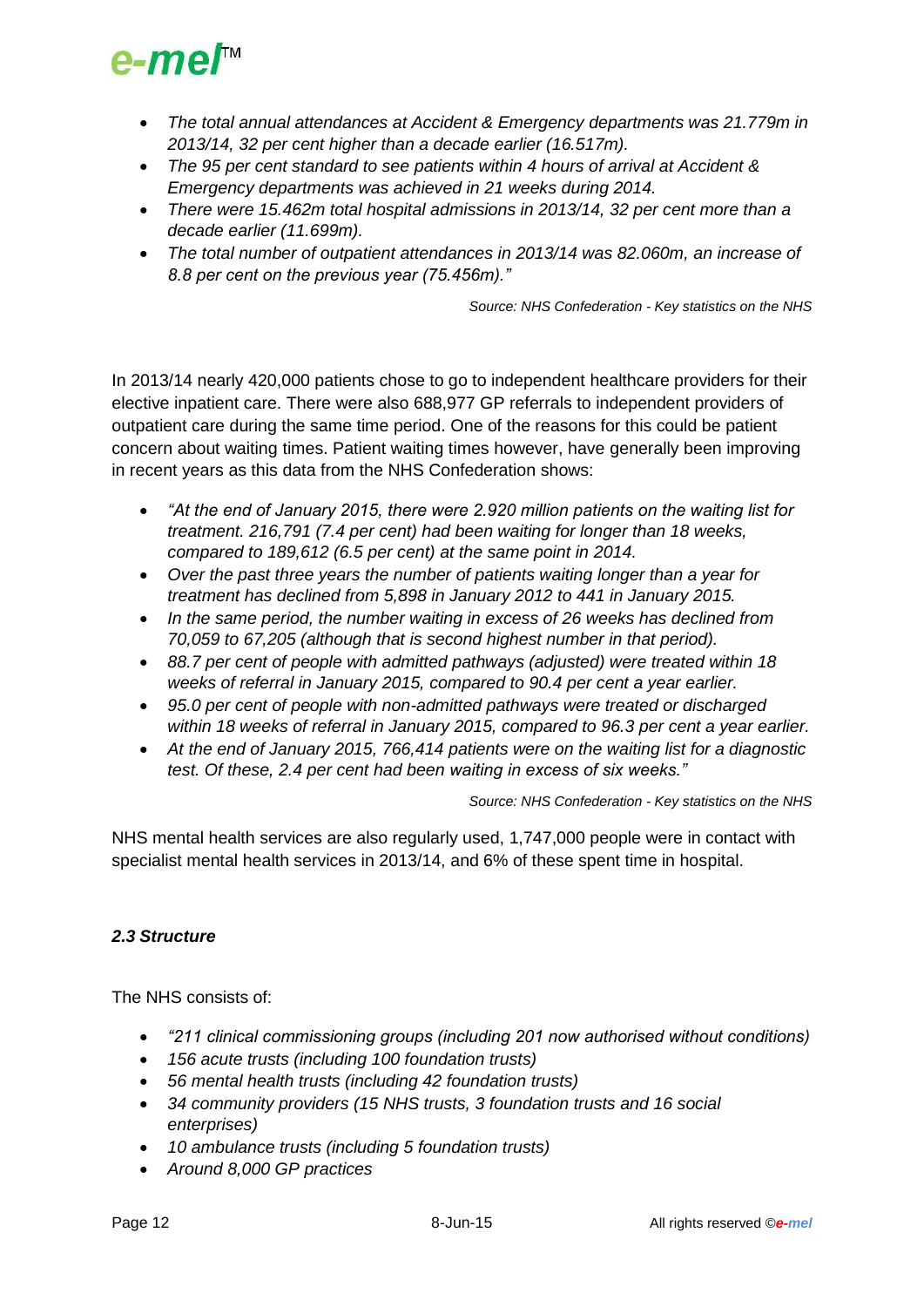

 *853 for-profit and not-for-profit independent sector organisations, providing care to NHS patients from 7,331 locations"*

*Source: NHS Confederation - Key statistics on the NHS*

#### *2.4 The NHS and Private Finance Initiatives (PFIs)*

Since 1997, a large proportion of the NHS capital spend on new buildings has been financed "off balance sheet" through the use of Private Finance Initiatives (PFIs). The government used PFI funding by private sector consortia in order to finance the design, building and in some instances the management of new hospital and medical care building projects. The PFI contract would be in place for a period of 30years during the course of which the NHS Trust who commissioned the project would lease back the building whilst paying off the loans together with interest payments to the PFI funding consortia as well as paying for building services and maintenance. In 2014 it was reported that the total amount of NHS PFI debt was £80 billion whilst the annual cost of servicing the PFI loans was in the region of £2 billion. Although first introduced by the John Major government as a means of financing capital projects, PFI became much more common place between 1997 and 2008 when, under the Labour government, 103 new NHS PFI contracts were agreed. During the period 90% of hospital construction projects representing 75% of all new hospital building were financed under PFI contracts. These contracts typically had a finance charge of 3-5 times the actual capital cost, although in some contracts this was raised to 7 times. A House of Commons research paper reported in 2012 that the annual payment schedule for all the NHS PFI schemes signed before 15<sup>th</sup> June 2010 would rise to £2.3 billion by 2029/30 before slowly decreasing to £0.45 billion by 2044/45.

*Sources; The New Statesman. To save the NHS, Labour must face the ugly truth of PFI debts . Benedict Cooper. 10th July 2014. NHS Funding and Expenditure. Rachael Harker. Social and General Statistics, House of Commons Library. 3 April 2012.*

#### **3 The NHS and Private Hospitals**

A 2012 report by the Institute for Fiscal Studies found that private healthcare firms were treating up to one in five NHS patients who had certain conditions. Private firms now conduct 17% of hip replacements (11,500 operations), 17% of hernia repairs (9,000) and 6% of gall bladder removals (3,000) annually in England. They also handled 8% of patients' first attendances in relation to orthopaedics or trauma, such as a broken limb; 4.8% for gastroenterological problems; and 2.3% of attendances for sight problems.

This change happened predominantly under the last Labour government, between 2006 and 2010, who were keen to promote patient choice. In 2006, GPs usually referred patients to an average of 12 different healthcare providers a year, the majority of which were in the NHS. By 2010 that had risen to 18, mainly because they were encouraged to offer patients a wider list of places to be treated.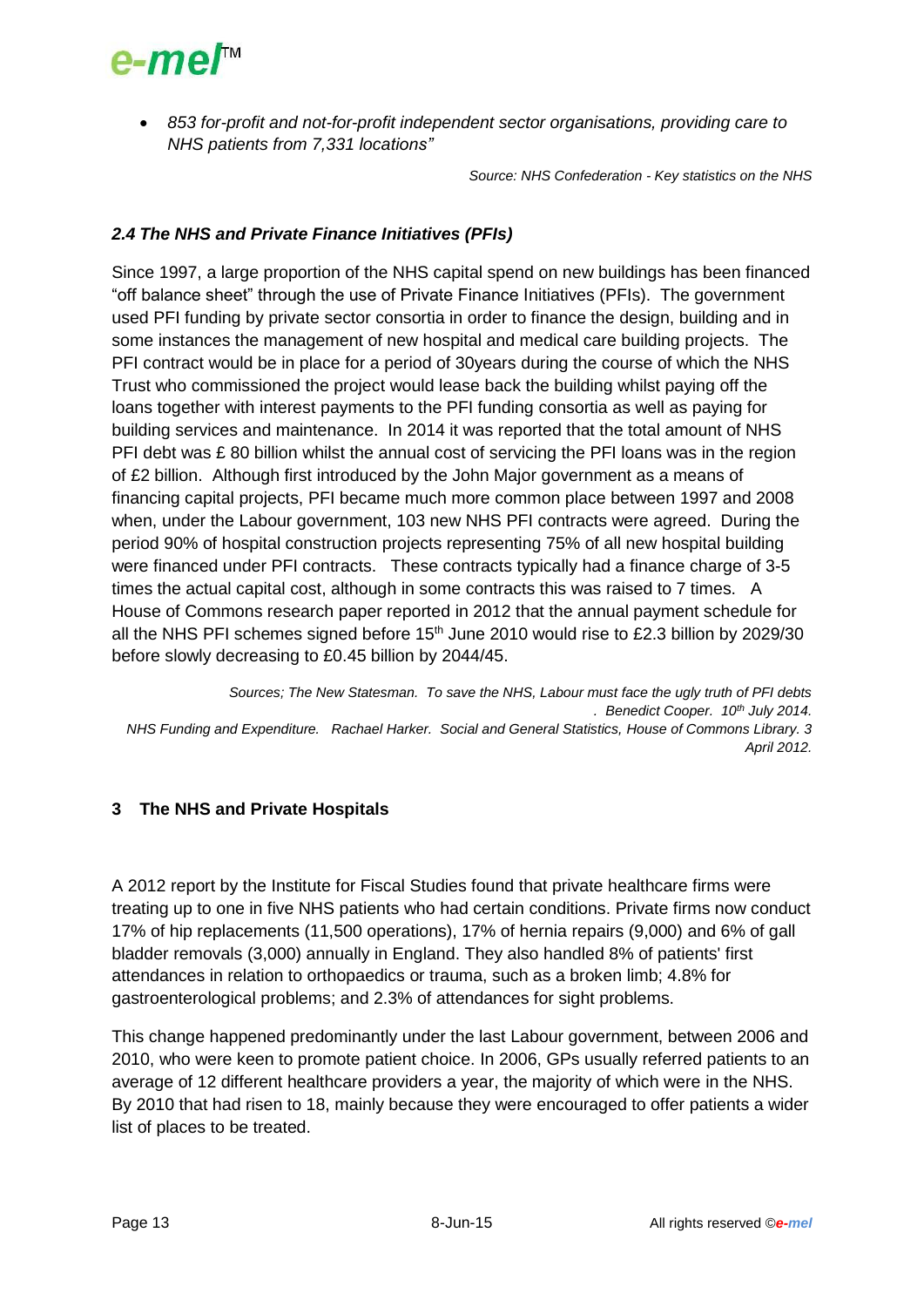

The British Medical Association has said that increasing competition could ultimately threaten the long term viability of NHS services: *"The BMA has had concerns for a number of years about the ethos of promoting competition between different providers within the NHS as this could lead to a fragmentation and possible destabilisation of patient services."*

*Source: The Guardian - More NHS patients being treated by private firms, survey finds, November 2012*

Another problem with outsourcing NHS services to private healthcare providers is their need to make a profit. In 2012 one private hospital was found to have instructed its doctors to deliberately delay operations for NHS patients in order to encourage them to pay fees. BMI Meriden Hospital in Coventry informed doctors that they *"wish to implement with immediate effect a new rule which will mean that operations on NHS Choose and Book patients will not be able to take place until at least four weeks following their outpatient consultation. Also, in each subsequent month, I will extend this by another week until September and the time will be eight weeks from initial consultation. I believe that this time to access the system is probably the most critical factor for some private patients converting to NHS patients."*

The Department of Health stated that this is not acceptable, and they contacted the hospital to resolve the issue.

*Source: The Independent - Private hospital told doctors to delay NHS work to boost profits, July 2012*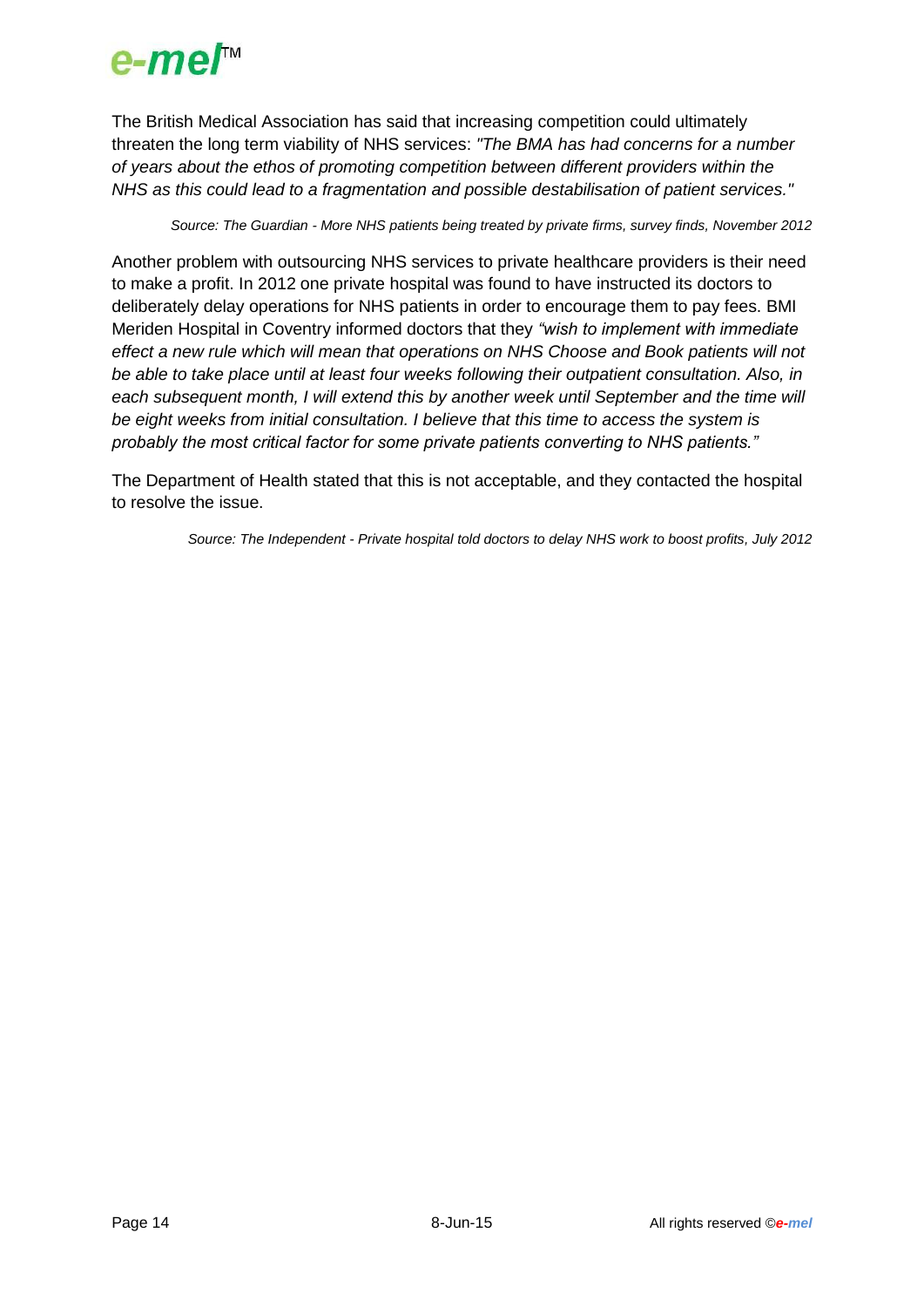## e-me/™

#### **4 Comparisons between the NHS and other healthcare systems around the world**

Table 5 below provides a comparison of the healthcare systems in the UK and four EU countries: France, Germany, the Netherlands and Sweden based on the most recent Eurostat figures available.

|                                                | <b>UK</b>                                                          | <b>France</b>                                                                                                          | <b>Germany</b>                                                                                                                                        | <b>Netherlands</b>                                                                                                                                                        | <b>Sweden</b>                                                                        |  |
|------------------------------------------------|--------------------------------------------------------------------|------------------------------------------------------------------------------------------------------------------------|-------------------------------------------------------------------------------------------------------------------------------------------------------|---------------------------------------------------------------------------------------------------------------------------------------------------------------------------|--------------------------------------------------------------------------------------|--|
| <b>Population</b><br>On 1.1.13<br>(Million)    | 63.888                                                             | 65.633                                                                                                                 | 80.523                                                                                                                                                | 16.730                                                                                                                                                                    | 9.555                                                                                |  |
| <b>Population</b><br>over 65 in %<br>2012      | 16.8                                                               | 17.1                                                                                                                   | 20.7                                                                                                                                                  | 16.2                                                                                                                                                                      | 18.8<br>81.8                                                                         |  |
| Life<br>expectancy<br>2012                     | 81                                                                 | 82.1                                                                                                                   | 81                                                                                                                                                    | 81.2                                                                                                                                                                      |                                                                                      |  |
| <b>Health</b><br>spending<br>% GDP<br>2012     | 8.9<br>11.2                                                        |                                                                                                                        | 10.9                                                                                                                                                  | 11.8 (Est)                                                                                                                                                                | 9.1                                                                                  |  |
| Type of<br><b>Health care</b><br><b>System</b> | National<br>health<br>service                                      | Statutory<br>health<br>Insurance<br>(SHI)                                                                              | Statutory<br>health<br>insurance                                                                                                                      | Statutory<br>private health<br>insurance                                                                                                                                  | National<br>health<br>service                                                        |  |
| <b>Main funding</b>                            | Employee/<br>employer NI<br>contributions<br>+ general<br>taxation | Employee/<br>employer<br>contributions+<br>revenue from<br>income tax<br>and other<br>taxes                            | Employee/<br>employer<br>contribution+<br>pensioner/<br>pension<br>contributions                                                                      | Premium, +<br>employee/<br>employer<br>contribution +<br>general taxes                                                                                                    | General<br>taxation                                                                  |  |
| Role of private<br>insurance                   | Approx.<br><b>11% have</b><br>access to<br>private care            | Approx. 90%<br>have<br>insurance for<br>cost sharing<br>of services,<br>and for some<br>provision of<br>extra services | Approx. 10%<br>use private<br>plan as<br>alternative to<br>SHI. Approx.<br>20% use for<br>cost sharing<br>and to<br>provide<br>private<br>facilities. | Main insurer<br>provides<br>mandated<br>core benefits.<br>Approx. 90%<br>have<br>additional<br>private cover<br>in place for<br>cost sharing +<br>non-covered<br>services | Less than<br>5% have this<br>cover to<br>provide for<br>private health<br>facilities |  |

#### Table 5: Comparison of Health Care in 5 EU states

*Sources. Eurostat population figures. 2012/13 OECD; Stat Extracts: Health 2012 The King's Fund. Background Paper. Ruth Robertson, Sarah Gregory, Joni Jabbal. The Social Care & Health Systems of Nine Countries. Commission on the Future of Health and Social Care in England.*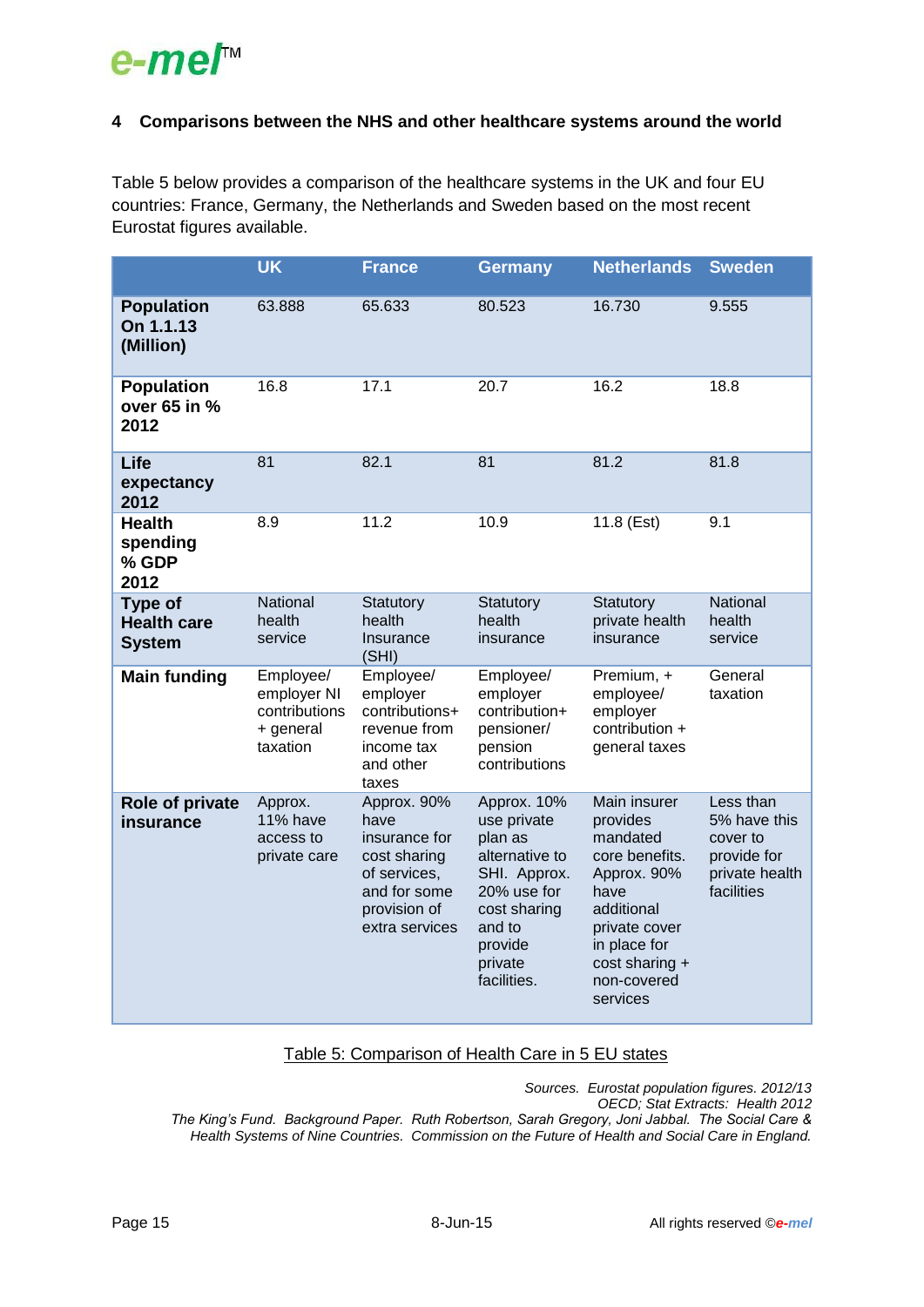# e-mer<sup>™</sup>

In 2011 the then Health Secretary Andrew Lansley stated that: "The NHS today faces great challenges… It does not deliver outcomes in line with the best health services internationally – many of our survival rates for disease are worse than those of our neighbours."

A government white paper called "Equity and Excellence – Liberating the NHS" stated that the NHS has achieved relatively poor outcomes in some areas compared to other countries. For example, rates of mortality amenable to healthcare, rates of mortality from some respiratory diseases and some cancers, and some measures of stroke are among the worst in the developed world. The NHS also has high rates of acute complications of diabetes and avoidable asthma admissions; the incidence of MRSA infection has been worse than the European average; and venous thromboembolism causes 25,000 avoidable deaths each year.

An academic paper used data on OECD countries from the 2000 World Health Report to form a ranking based on relative rates of mortality amenable to healthcare, rather than comparisons based on disability adjusted life expectancy. The NHS performed badly under this comparison, with a much lower ranking than in the 2000 World Health Report.

However, the report points out that there are many different methods of comparison which all produce different results, and data from different countries is not always as comprehensive and easy to compare like for like.

#### *Source: Fullfact.org - How does the NHS compare internationally on disease mortality?*

In 2013 The Lancet published a study called "UK health performance: findings of the Global Burden of Disease Study 2010". The study looked at data from the Global Burden of Diseases, Injuries, and Risk Factors Study 2010 and compared the UK to 18 other nations. The study found that overall health in the UK had improved substantially between 1990 and 2010, but the UK performed significantly worse than the other countries for age-standardised death rates, age-standardised years of life lost (YLL) rates, and life expectancy in 1990, and its relative position had worsened by 2010.

UK also had significantly lower rates of age-standardised YLLs for road injury, diabetes, liver cancer, and chronic kidney disease, but significantly greater rates for ischaemic heart disease, chronic obstructive pulmonary disease, lower respiratory infections, breast cancer, other cardiovascular and circulatory disorders, oesophageal cancer, preterm birth complications, congenital anomalies, and aortic aneurysm.

The UK was ranked 12<sup>th</sup> out of the 19 countries which were looked at in the study, people living in Spain (the top ranked country) have on average an extra 2.3 year of healthy life than those in the UK.

The 2013 Health Secretary Jeremy Hunt said in response to the report *"Many deaths happen because the NHS is not good enough at preventing people getting sick or because treatment does not rival that seen elsewhere in Europe"* and that *"up to 30,000 lives a year could be saved if England performed as well as its European neighbours."*

*Source: BBC - UK 'fares badly in European health league table', The Lancet*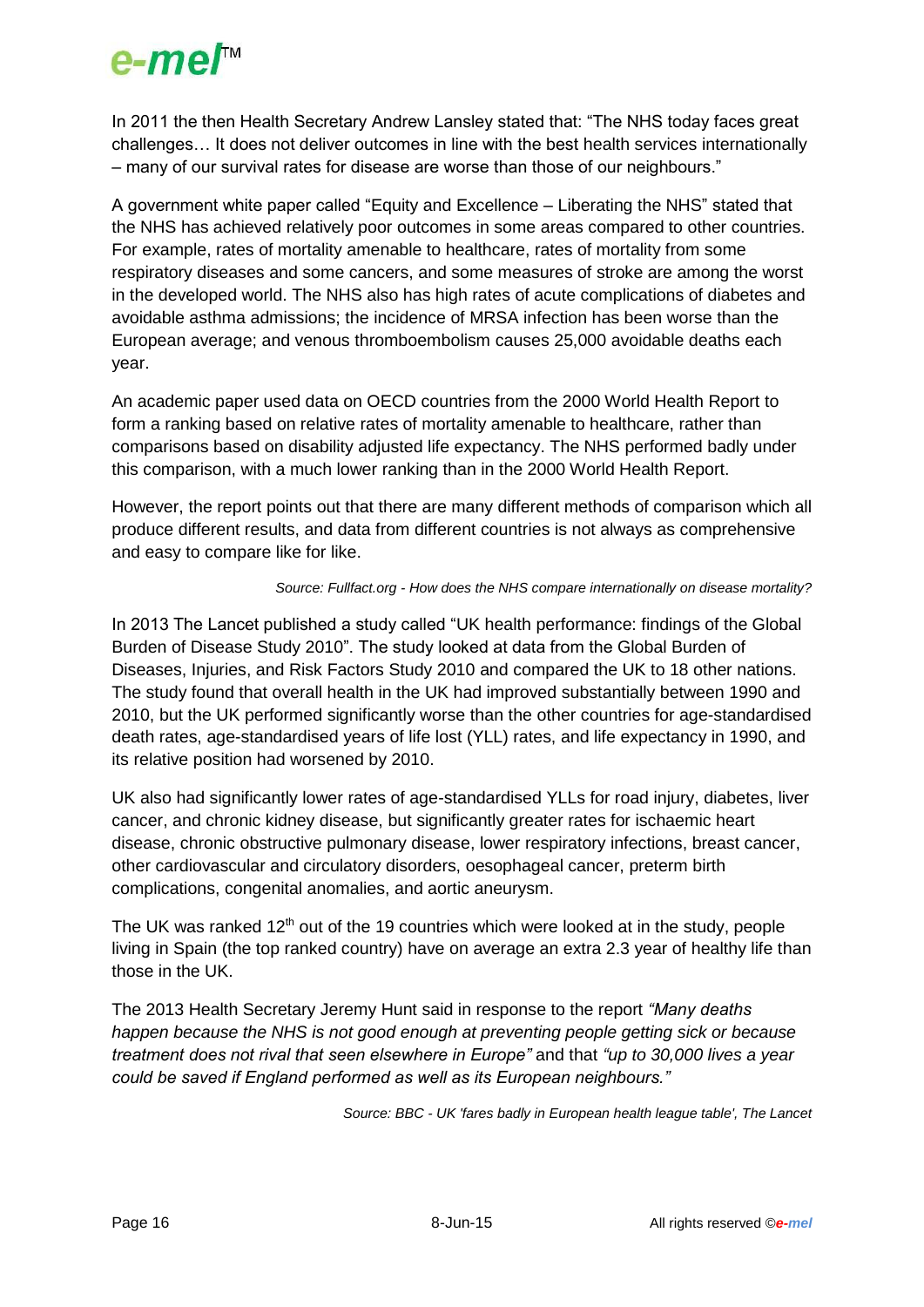# $e$ -me $I^{\scriptscriptstyle\mathsf{M}}$

It is not all bad new though, a 2010 paper by The King's Fund entitled "A high-performing NHS?" found that the NHs had improved in a number of areas between 1997 and 2010:

- *"Hospital waiting times reduced dramatically from 1997-2010, with more than 90 per cent of patients waiting less than 18 weeks for treatment last year.*
- *Infant mortality has fallen and life expectancy is increasing for all social groups.*
- *Smoking rates have fallen, and deaths from cancer and cardiovascular diseases have been steadily declining.*
- *Infection rates for MRSA and C. difficile have been significantly reduced, and there are now robust systems for collecting and analysing information on adverse events.*
- *In mental health services, access to specialist early intervention and crisis resolution teams is considered among the best in Europe.*
- *There is now far more information available to patients, professionals and the public about how services perform."*

*Source: The King's Fund - Myth one: the NHS is performing poorly compared to other countries' health systems*

The Commonwealth Fund in 2010 also produced a report full of praise for the NHS. The report compared the healthcare system in the USA to those in New Zealand, Australia, France, Germany, Norway, Sweden, the Netherlands, Switzerland, Canada and the UK.

This report ranked the UK first overall, where it scored highly for its quality of care, efficiency and low cost at the point of service, with Switzerland coming an overall second. It said that the UK outperformed all countries in the management of chronic illnesses, and *"The widespread and effective use of health information technology (HIT) in the UK plays a large role in the country's high score on the chronic care management indicators, as well as its performance on system aspects of preventive care delivery."*

Figure 8 below shows that the United Kingdom scored excellently for quality of care, access to care, efficiency and equity, but poorly on healthy lives.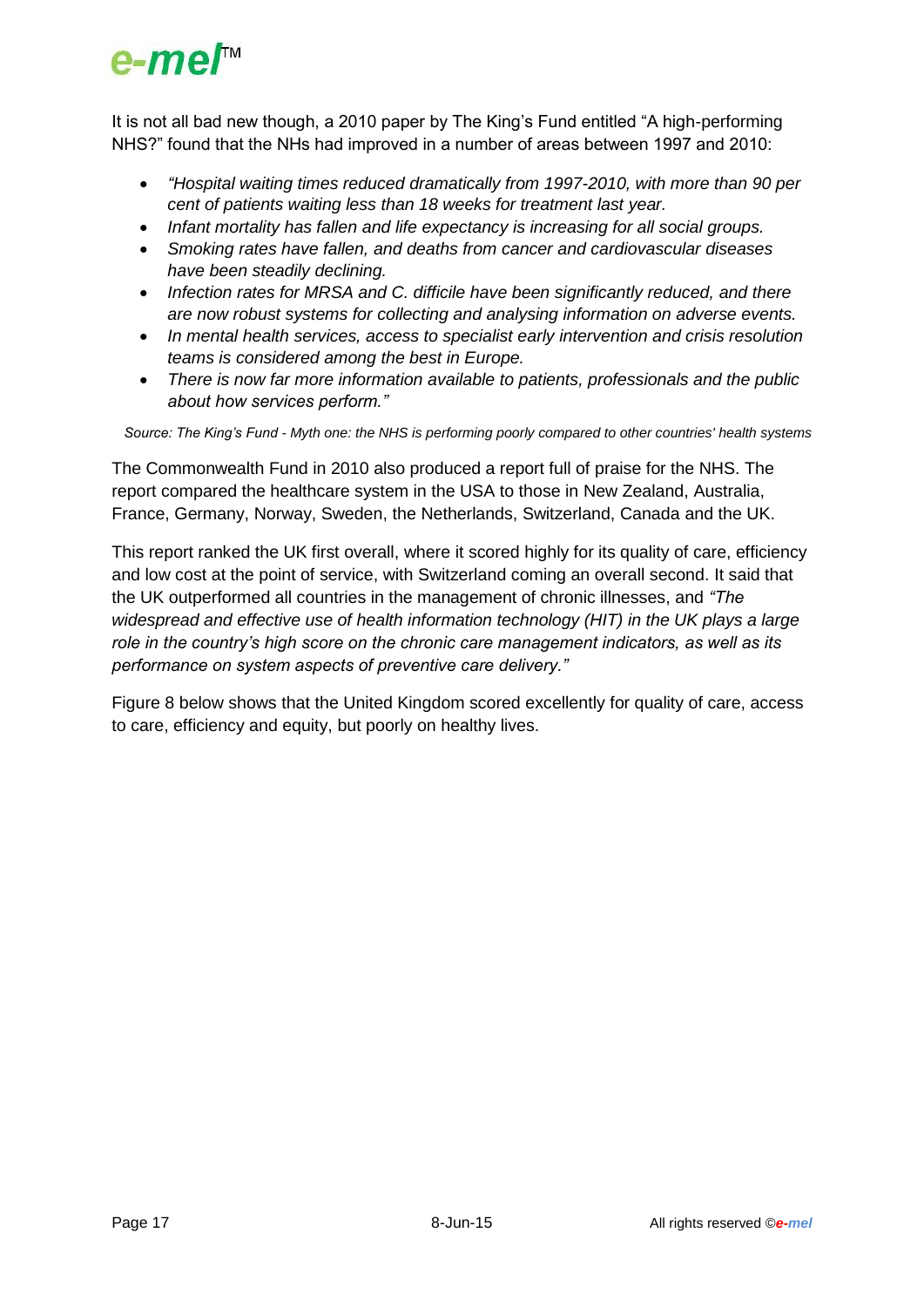# $e$ -me $I^{\scriptscriptstyle\mathsf{M}}$

#### Figure 8 – Performance of different healthcare systems according to The Commonwealth

Fund

| Health Expenditures/Capita, 2011** | \$3,800                 | \$4,522          | \$4,118                 | \$4,495        | \$5,099                 | \$3,182                 | \$5,669                 | \$3,925                 | \$5,643                 | \$3,405                 | \$8,508                 |
|------------------------------------|-------------------------|------------------|-------------------------|----------------|-------------------------|-------------------------|-------------------------|-------------------------|-------------------------|-------------------------|-------------------------|
| <b>Healthy Lives</b>               | 4                       | $\bf{8}$         | $\mathbf{1}$            | $\overline{7}$ | 5                       | $\boldsymbol{9}$        | 6                       | $\overline{2}$          | $\overline{\mathbf{3}}$ | 10                      | 11                      |
| <b>Equity</b>                      | 5                       | $\boldsymbol{9}$ | 7                       | 4              | $\overline{\mathbf{8}}$ | 10                      | 6                       | 1                       | $\overline{2}$          | $\overline{2}$          | 11                      |
| <b>Efficiency</b>                  | 4                       | 10               | $\bf{8}$                | $\overline{9}$ | 7                       | $\overline{\mathbf{3}}$ | 4                       | $\overline{2}$          | 6                       | 1                       | 11                      |
| Timeliness of Care                 | 6                       | 11               | 10                      | 4              | $\overline{2}$          | 7                       | $\overline{\mathbf{8}}$ | $\boldsymbol{9}$        | 1                       | $\overline{\mathbf{3}}$ | 5                       |
| Cost-Related Problem               | $\overline{9}$          | 5                | 10                      | 4              | 8                       | $\bf{6}$                | $\overline{\mathbf{3}}$ | 1                       | 7                       | $\mathbf{1}$            | 11                      |
| <b>Access</b>                      | 8                       | $\boldsymbol{9}$ | 11                      | $\overline{2}$ | 4                       | 7                       | $6\phantom{a}$          | Z                       | $\overline{2}$          | $\mathbf{1}$            | $\boldsymbol{9}$        |
| Patient-Centered Care              | 5                       | 8                | 10                      | 7              | 3                       | 6                       | 11                      | 9                       | $\overline{2}$          | 1                       | 4                       |
| Coordinated Care                   | 4                       | 8                | $\overline{9}$          | 10             | 5                       | $\mathbf{2}$            | $\overline{1}$          | 11                      | 3                       | 1                       | 6                       |
| Safe Care                          | $\overline{\mathbf{3}}$ | 10               | $\overline{2}$          | $6\phantom{a}$ | 7                       | $\overline{9}$          | 11                      | 5                       | 4                       | 1                       | $\overline{7}$          |
| <b>Effective Care</b>              | 4                       | 7                | $\boldsymbol{9}$        | 6              | 5                       | $\overline{2}$          | ${\bf 11}$              | 10                      | 8                       | 1                       | $\overline{\mathbf{3}}$ |
| <b>Quality Care</b>                | $\overline{2}$          | $\overline{9}$   | $\overline{\mathbf{8}}$ | 7              | 5                       | 4                       | 11                      | 10                      | $\overline{\mathbf{3}}$ | $\mathbf{1}$            | 5                       |
| <b>OVERALL RANKING (2013)</b>      | 4                       | 10               | $\overline{9}$          | 5              | 5                       | 7                       | 7                       | $\overline{\mathbf{3}}$ | $\overline{2}$          | 1                       | 11                      |
|                                    | <b>AUS</b>              | CAN              | <b>FRA</b>              | <b>GER</b>     | <b>NETH</b>             | <b>NZ</b>               | <b>NOR</b>              | <b>SWE</b>              | <b>SWIZ</b>             | UK                      | <b>US</b>               |
| Bottom 2*                          |                         |                  |                         |                |                         | ≱⊭                      |                         |                         | ᆂ                       | NZ                      |                         |
| Middle                             |                         |                  |                         |                |                         |                         |                         |                         |                         |                         |                         |
| $\text{Do 2}^*$                    |                         |                  |                         |                |                         |                         |                         |                         |                         |                         |                         |

#### **EXHIBIT ES-1. OVERALL RANKING**

Notes: \* Includes ties. \*\* Expenditures shown in SUS PPP (purchasing power parity); Australian \$ data are from 2010.

Source: Calculated by The Commonwealth Fund based on 2011 International Health Policy Survey of Sicker Adults; 2012 International Health Policy Survey of Primary Care Physicians; 2013 International Health Policy Survey, Commonwealth Fund National Scorecard 2011; World Health Organization; and Organization for Economic Cooperation and Development, OECD Health Data, 2013 (Paris: OECD, Nov. 2013).

> *Source: The Commonwealth fund - How the Performance of the U.S. Health Care System Compares Internationally, 2010*

The Commonwealth Fund's report found that France had performed best on mortality amenable to healthcare and ranked  $1<sup>st</sup>$  for Healthy Lives, much better than the ranking for the UK. The French universal healthcare system is better-funded than the NHS, and has patient choice, provider competition and mutualism as key goals which helps to create accountability and drive up standards.

Funding for the French healthcare system is also different from that for the NHS. It is paid for through national insurance-style ring-fenced contributions, a system that has recently been copied by the Netherlands.

The Health Foundation also released a report in March 2015 comparing the NHS to healthcare systems abroad, and there were many points in favour to the NHS. For example, as the NHS achieves universal healthcare coverage in the UK, and as a result of this out of pocket healthcare expenditure in the UK is very low when compared to other countries.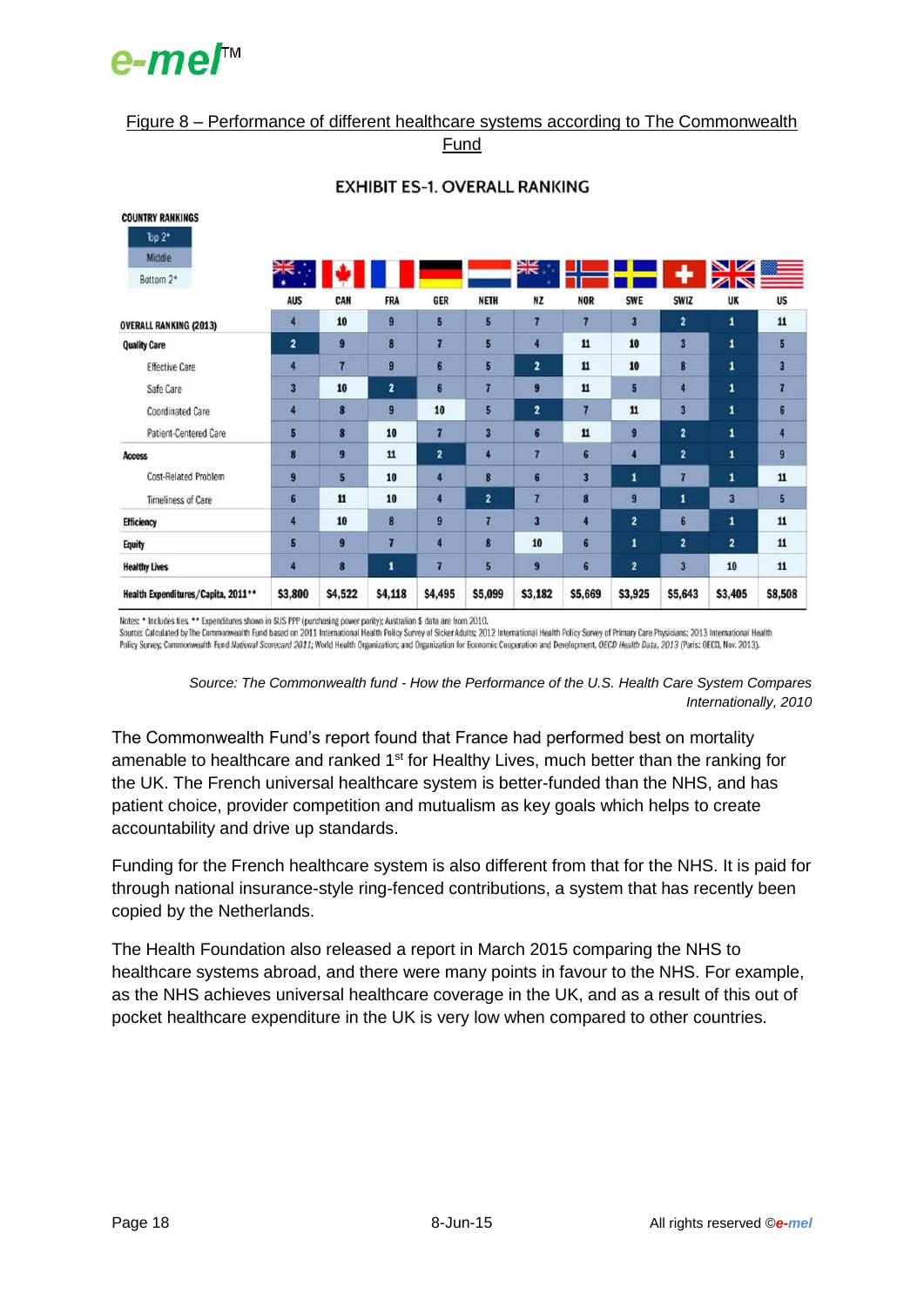# e-me/™



Figure 9 - Out-of-pocket medical spending as a share of final household consumption, 2011

*Source: The Health Foundation - How does the NHS compare with health systems in other countries?*

However, nearly 4% of the UK population (on average) reported barriers to accessing necessary medical examinations. A common finding across countries was the unequal distribution of results depending on income group, with the poorest more likely to report unmet care needs than the richest, and the UK follows this pattern.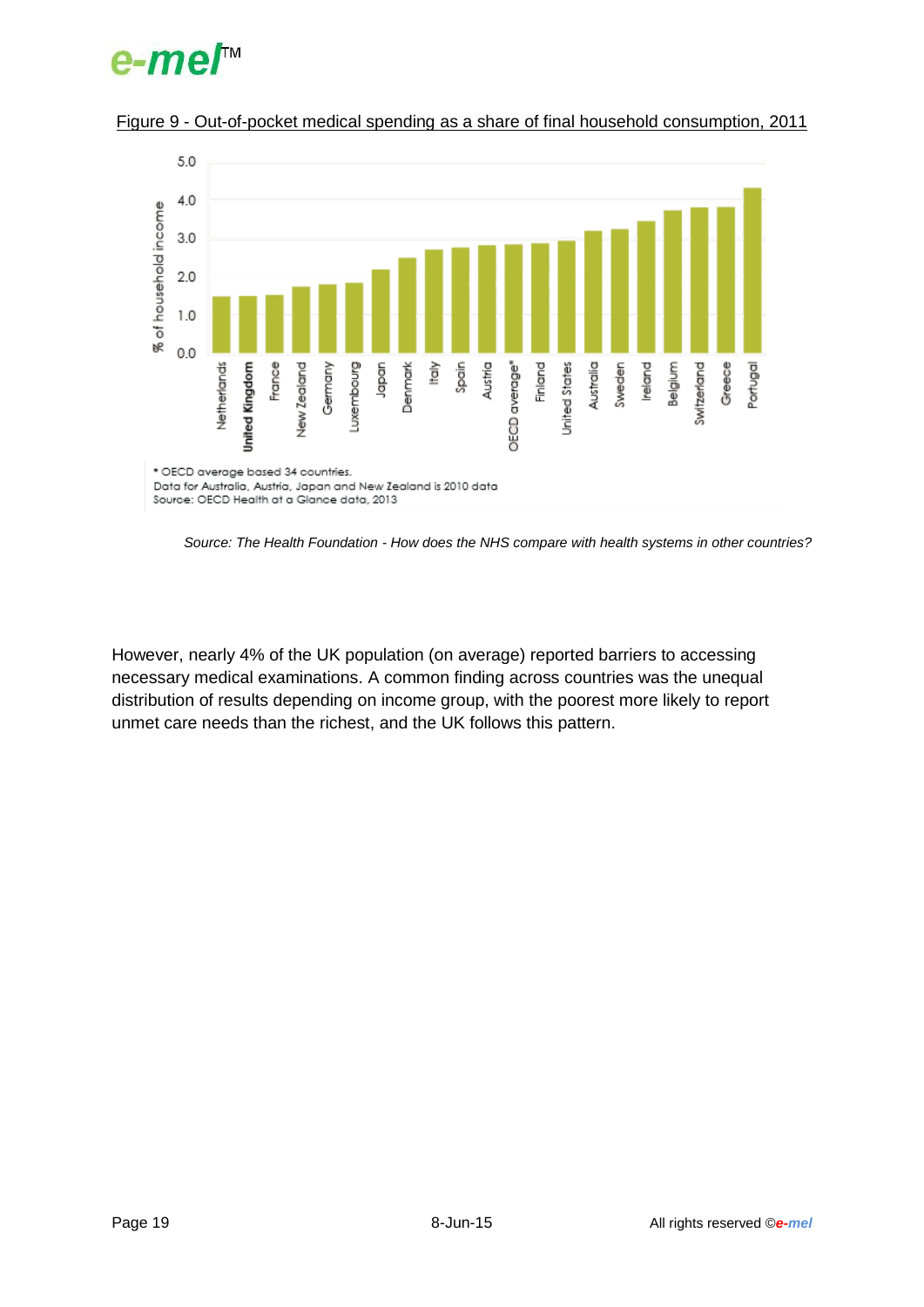





#### \* OECD average based on 24 countries.

Data on unmet health care needs come from the European Union Statistics on Income and Living Conditions survey (EU-SILC). Survey respondents are asked whether there was a time in the previous 12 months when they felt they needed a medical examination but did not receive it, followed by a question as to why the need for care was unmet. The reasons include that care was too expensive, the waiting time was too long, the travelling distance to receive care was too far, a lack of time, or that they wanted to wait and see if the problem got better on its own. Figures presented here cover unmet care needs for any reason. Cultural factors, public expectations and policy debates may affect attitudes to unmet care. Caution is needed in comparing the results across countries. Source: OECD Health at a Glance data, 2013



The NHS has a mixed performance on patient waiting times. The number of people waiting under one month for elective surgery was 60%, the fourth best of all the countries which were compared. But over 20% of patients reported a wait of over four months, which was the worst except for Sweden.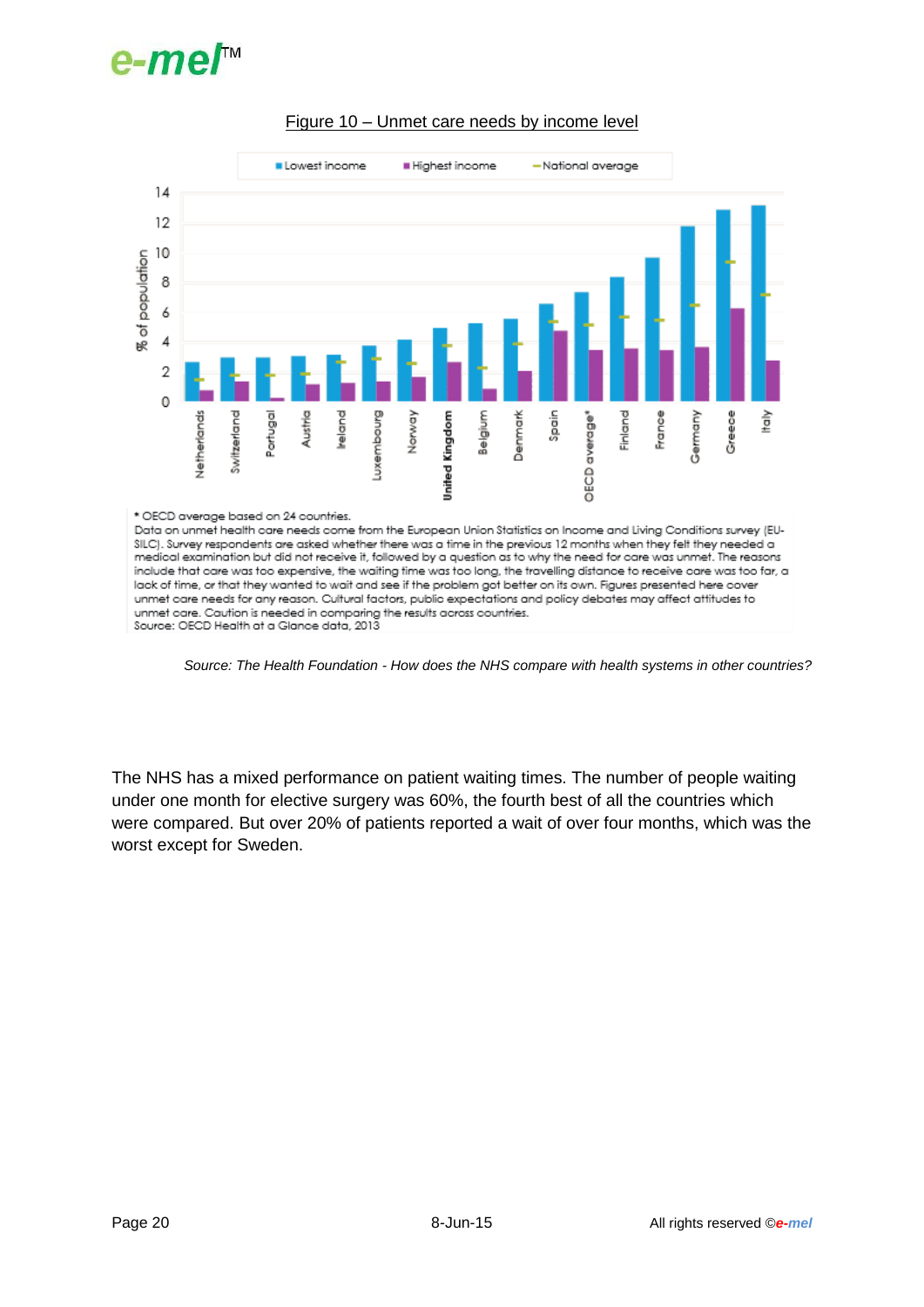



#### Figure 11 – Reported waits for elective surgery

#### *Source: The Health Foundation - How does the NHS compare with health systems in other countries?*

The United Kingdom was also shown to have less beds per 1,000 people compared to the OECD average (2.8 compared to 5), and fewer doctors (2.8 compared to 3.1), though the average number of days spent in hospital was lower (7 compared to 7.6 OECD average).

In summary the report found that the NHS was above average in:

- Suicide mortality rates
- Schizophrenia re-admissions to the same hospital)
- Diabetes (Diabetes hospital admissions in adults)
- Cervical cancer screening in women aged 20-69
- Mammography screening in women aged 50-69
- Influenza vaccination coverage, population aged 65 and over

#### Average in:

- Asthma (Asthma hospital admissions in adults)
- Breast cancer five-year relative survival 2006-11
- Cardiovascular (Case-fatality in adults aged 45 and over within 30 days after admission for acute myocardial infarction)
- Maternity & childbirth (Obstetric trauma, vaginal delivery with instrument, 2011)
- Bi-polar re-admissions to the same hospital

Below average in:

- Chronic Obstructive Pulmonary Disease (COPD) hospital admissions in adults
- Cervical cancer five-year relative survival, 2006-11